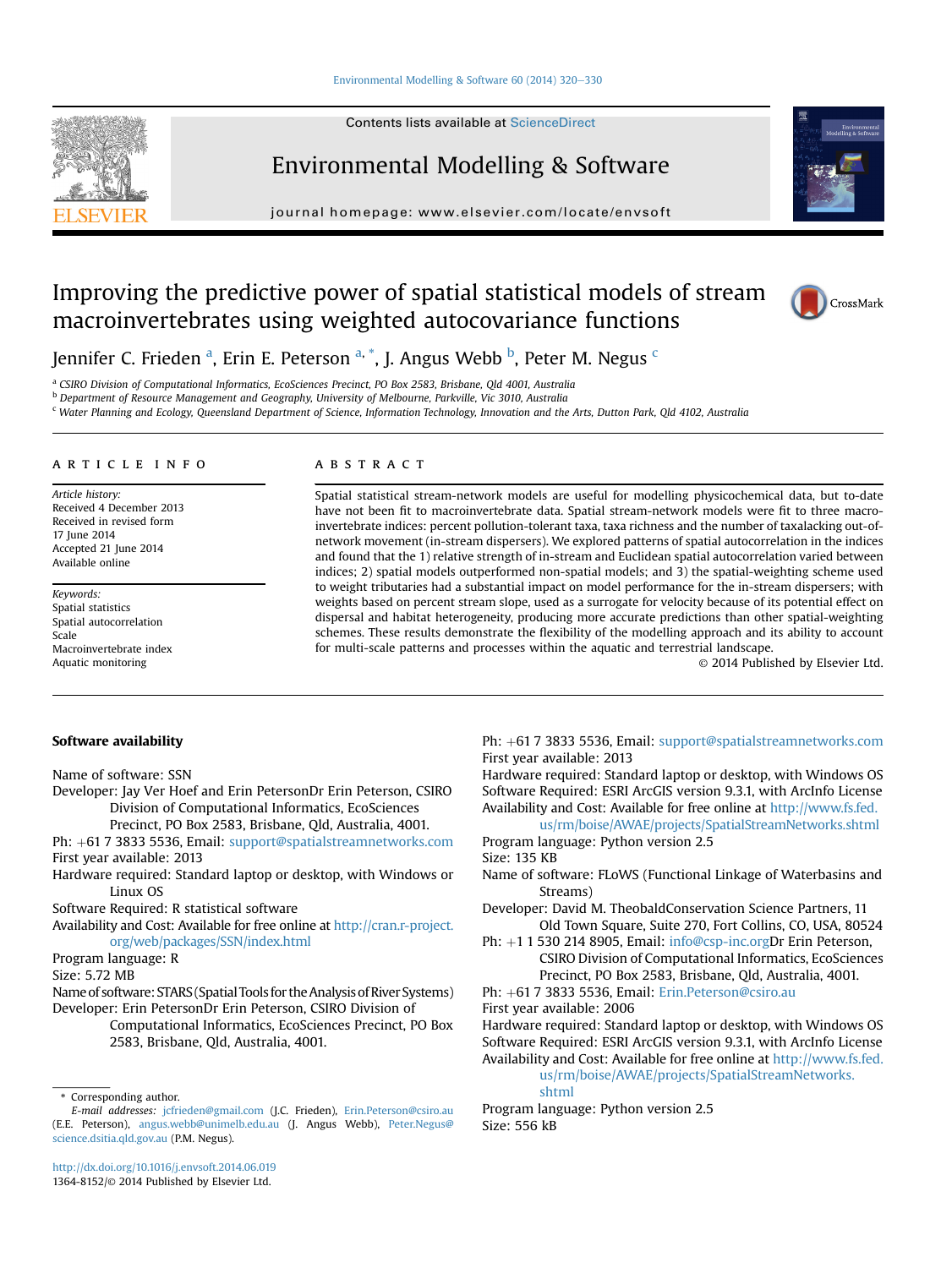# 1. Introduction

Spatial autocorrelation represents the degree of spatial dependency in measurements collected in geographic space. It is an inherent characteristic of data collected in stream and river environments, where longitudinal and lateral connectivity, nested catchments, and broad-scale topographic and climatic gradients produce multiple, multi-scale patterns of spatial autocorrelation ([Peterson et al., 2013](#page-10-0)). Spatial autocorrelation is often viewed as problematic; when traditional, non-spatial models are used to analyse spatially correlated data, it can lead to biased parameter estimates and invalid statistical inferences ([Legendre, 1993\)](#page-9-0). Alternatively, spatial statistical methods, such as geostatistical modelling (i.e. universal kriging) can be used to model spatially correlated data, account for influential covariates, and generate predictions with valid estimates of uncertainty at non-sampled locations [\(Cressie, 1993](#page-9-0)). These methods have recently been extended to represent the unique spatial relationships in stream networks ([Ver Hoef et al., 2006; Ver Hoef and Peterson, 2010\)](#page-10-0), which include the branching structure of the dendritic network, flow connectivity, the directionality of flow, and the 2-D terrestrial environment within which the network is embedded ([Peterson](#page-10-0) [et al., 2013](#page-10-0)). This provides a flexible modelling framework that can be used to account for both in-stream and Euclidean patterns of spatial autocorrelation in a single model ([Peterson and Ver Hoef,](#page-9-0) [2010\)](#page-9-0). Previous studies have been somewhat limited because proximity is based solely on Euclidean distance (e.g. [Bonada et al.,](#page-8-0) [2012; Shurin et al., 2009\)](#page-8-0) or in-stream distance is used to study spatial relationships along a single, non-branching channel (e.g. [Grenouillet et al., 2008](#page-9-0)).

Spatial stream-network models have been successfully applied to a number of physicochemical indicators, including temperature ([Isaak et al., 2010](#page-9-0); [Jones et al., 2013; Ruesch et al., 2012](#page-9-0)), nitrate ([Gardner and McGlynn, 2009\)](#page-9-0) and dissolved oxygen ([Cressie et al.,](#page-9-0) [2006\)](#page-9-0), as well as E. coli measurements ([Money et al., 2009\)](#page-9-0) and a modelled fish index [\(Peterson and Ver Hoef, 2010\)](#page-9-0). There is thus a growing body of evidence suggesting that these methods are useful for up-scaling site-based measurements collected on stream networks to provide a more continuous perspective of stream characteristics ([Cressie et al., 2006; Isaak et al., 2010; Money et al., 2009;](#page-9-0) [Peterson and Ver Hoef, 2010; Ruesch et al., 2012\)](#page-9-0), which is crucial for the spatial prioritization of management actions [\(Fausch et al.,](#page-9-0) [2002\)](#page-9-0). In contrast to many physicochemical variables, macroinvertebrate community indices are often strongly related to a combination of local-scale physicochemical and biological conditions ([Downes et al., 1993; Minshall, 1984; Sawyer et al., 2004\)](#page-9-0), which suggests that spatial autocorrelation may not be as prevalent in these data. Yet, many of these local-scale characteristics are thought to be influenced by the interaction of broader-scale network structure, geomorphology, and disturbance regimes ([Benda et al., 2004\)](#page-8-0), as well as, water chemistry and land use ([Kratzer et al., 2006](#page-9-0)). Thus, it remains unclear whether this relatively new family of spatial statistical models will be equally suitable for predicting biological variables, such as macroinvertebrate indices, commonly used in broad-scale monitoring programs (e.g. Munné and Prat, 2009; Smith et al., 2011).

Another important aspect of modelling spatial relationships in stream networks is allowing for potential disjunctions at stream confluences [\(Peterson et al., 2013](#page-10-0)). Confluence zones (i.e. stream junctions) are biologically important elements of streams [\(Illies,](#page-9-0) [1961;](#page-9-0) [Rice et al., 2006; Statzler and Higler, 1986](#page-10-0)), and have been linked to changes in macroinvertebrate densities ([Katano et al.,](#page-9-0) [2009; Rice et al., 2001\)](#page-9-0). For example, [Kiffney et al. \(2006\)](#page-9-0) found that small streams funnel materials such as nutrients and woody debris into wider main stem channels, and that this produced peaks in macroinvertebrate densities downstream of confluences; likely due to increased productivity and habitat complexity. Small, steep headwater streams may also be important drivers of downstream food webs, through the entrainment of leaf litter, in northern hemisphere streams with deciduous riparian vegetation ([Cummins,](#page-9-0) [1974; Vannote et al., 1980](#page-9-0)). However, [Bunn et al. \(1999\)](#page-9-0) showed that algae, rather than inputs of leaf litter, were the main driver of macroinvertebrate food webs in northern Queensland, Australia, where riparian vegetation tends to be evergreen. Furthermore, while macroinvertebrates in the northern hemisphere are often productive in small, steep headwater streams and drift downstream ([Meyer et al., 2007](#page-9-0)), Australian studies have found that drift is usually related to death or catastrophic events (e.g. flooding) and may not be important for dispersal [\(Kerby et al., 1995\)](#page-9-0). Although there may be uncertainty about what is causing disjunctive biological conditions at confluences, it is clear is that those drivers may be substantially different than those influencing physicochemical discontinuities at confluences.

Spatial stream-network models account for potential disjunctions at confluences using a spatial-weighting scheme that determines the degree of influence that each converging stream segment has on downstream locations ([Peterson and Ver Hoef,](#page-9-0) [2010\)](#page-9-0). To date, a spatial-weighting scheme based on Shreve's stream order ([Shreve, 1966](#page-10-0)) has been used to generate spatial stream-network models ([Cressie et al., 2006; Garreta et al., 2010\)](#page-9-0), as well as spatial weights based on catchment area ([Gardner and](#page-9-0) [McGlynn, 2009; Isaak et al., 2010; Peterson et al., 2006;](#page-9-0) [Peterson](#page-9-0) [and Ver Hoef, 2010](#page-9-0); [Ruesch et al., 2012\)](#page-10-0). Note that, Shreve's stream order has been used because it is additive, but Strahler's stream order [\(Strahler, 1957](#page-10-0)) could also be used. Catchment area and stream order have been used as surrogates for flow volume, a conceptually intuitive approach for water quality, temperature and fish because of the strong effects of longitudinal connectivity on these variables. However, catchment area and Shreve's stream order may not be as relevant for macroinvertebrates, which are strongly affected by local characteristics (e.g., [Downes et al., 2000\)](#page-9-0). In addition, there a variety of macroinvertebrate metrics including trophic and dominance indices, diversity, richness, and composition metrics, as well as, indices designed to represent feeding strategies, pollution tolerances, and habitat measures [\(Barbour](#page-8-0) [et al., 1999](#page-8-0)). There are also numerous ways to construct indices within these categories and each index will have a metric-specific response to environmental perturbation. It is therefore unlikely that a single spatial-weighting scheme will be suitable in all cases given the broad range of physicochemical and biological processes affecting macroinvertebrate distribution and the diversity of indices available.

In this analysis, we used spatial stream-network models to explore patterns of spatial autocorrelation in a suite of macroinvertebrate indices collected in the wet tropics of Queensland, Australia. In particular, we wanted to test whether 1) accounting for spatial autocorrelation improved the predictive power of the models fit to biological indices; 2) patterns of spatial autocorrelation differed depending on the macroinvertebrate index used; and 3) the choice of spatial-weighting scheme affected the predictive power of the spatial model.

# 2. Materials and methods

#### 2.1. Data and study area

Macroinvertebrate data were collected at 60 sites in July and September 2009 (austral winter) in a sub-catchment of the Tully River Basin in the Wet Tropics bioregion of Queensland, Australia [\(Fig. 1\)](#page-2-0). We collected data within a single season because there is little evidence of seasonal variability in Australian macroinvertebrate indices ([Chessman et al., 1997; Marshall et al., 2001\)](#page-9-0), which do not receive seasonal pulses of litterfall and subsequent increases in nutrients and productivity [\(Abelho and Graca, 1996; Boulton and Brock, 1999\)](#page-8-0). The climate in the Tully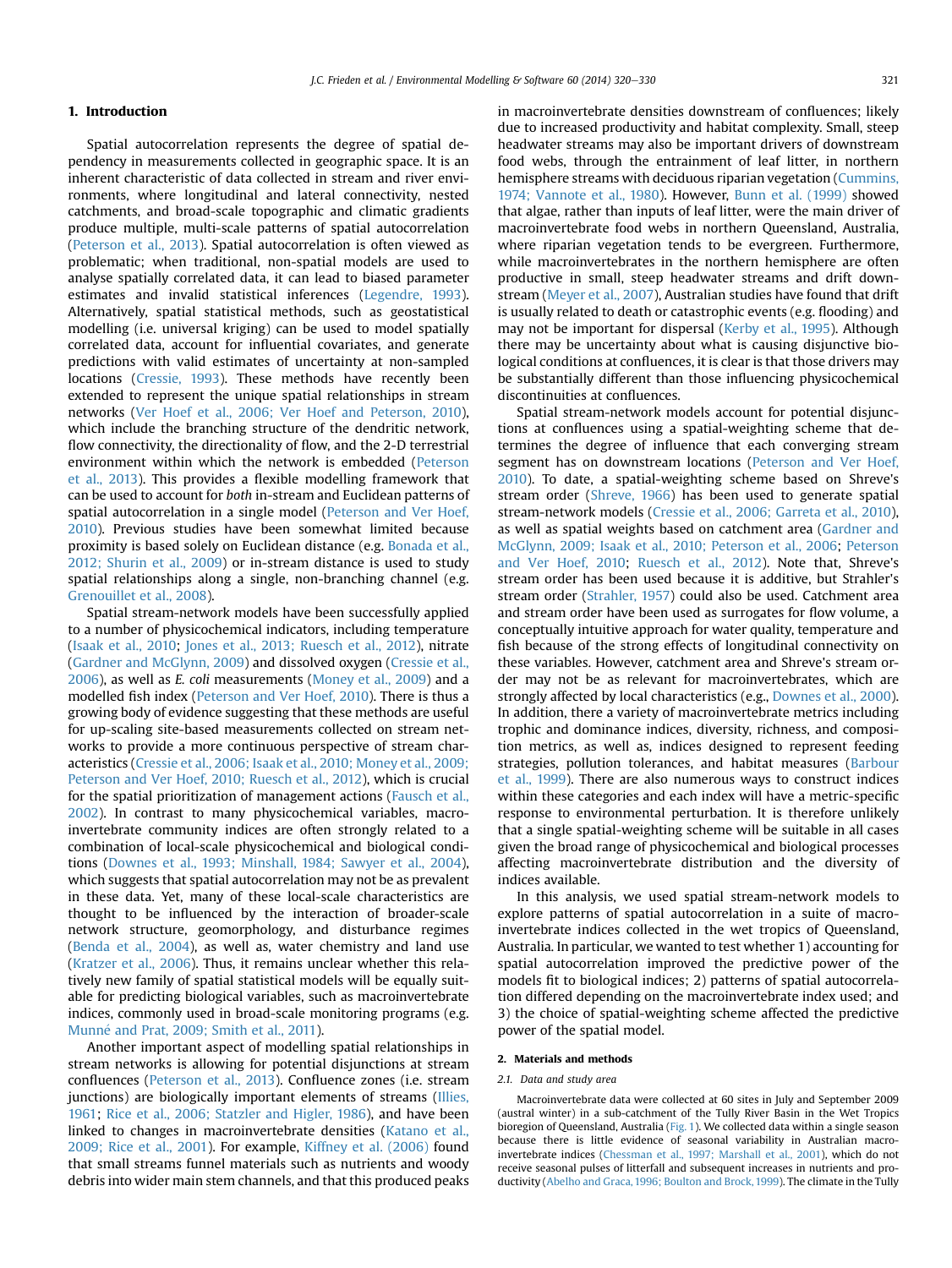<span id="page-2-0"></span>River Basin is characterized by humid, wet summers and mild, relatively dry winters [\(Kroon, 2008\)](#page-9-0). Elevation in the sub-catchment ranges from approximately 15 m-1100 m, with upper elevations dominated by tropical rainforest, primarily in conservation zones such as national parks and state forests. Land use at lower elevations is mainly sugarcane agriculture, accounting for approximately one quarter of the total sub-catchment area. To our knowledge, there are no significant point sources of pollution in the sub-catchment and the topology of the stream network is relatively unmodified by stormwater drainage systems.

Sampling was primarily focussed around stream confluences, with two samples located approximately 50 m upstream of each confluence and one sample approximately 50 m downstream. A modified version of the Generalised Random-Tessellation Stratified (GRTS; [Stevens and Olsen, 2004](#page-10-0)) survey design was used to select confluences for sampling. Two attractive properties of GRTS are that it 1) is probability-based and 2) provides spatial balance in the survey sites across the study area (Fig. 1). We also modified the GRTS design to ensure that sites provided uniform coverage of fine-scale  $(<500 \text{ m})$  and medium-scale  $(1-10 \text{ km})$  hydrologic and Euclidean distances (Appendix A).

Macroinvertebrates were sampled with a dip net from 10 m of edge habitat (within 0.5 m of the stream bank) using short sweeps perpendicular to the bank. The samples were live-picked in the field (maximum picking time of 60 min), and subsequently identified in the laboratory. Please see [DNRM \(2001\)](#page-9-0) for additional details about the field protocol. Macroinvertebrates were identified to family level, with the exception of Chironomidae, which were identified to sub-family level. In addition, Porifera, Nematoda, Nemertea, Oligochaeta, Acarina, and Ostracoda, Copepoda, and Cladocera were not identified further. Additional details about the taxonomy used to calculate all three indices can be found in [Chessman \(2003\)](#page-9-0).

We calculated three indices from the macroinvertebrate counts. Observed versus expected metrics based on percent pollution-tolerant taxa (% tolerant) and total macroinvertebrate taxa richness (total richness) are both used by the Queensland Stream and Estuary Assessment Program (SEAP) to monitor and assess condition and trend in aquatic ecosystems ([Negus et al., 2009](#page-9-0)). However in this study, we focused on the metrics themselves, rather than standardising them using reference condition. Percent tolerant is based on the Stream Invertebrate Grade Number Average Level version 2 (SIGNAL2.IV) index of pollution tolerance (grades 1-10; [Chessman, 2003\)](#page-9-0), and represents the proportion of taxa with a SIGNAL2.IV grade  $\leq$  3 (highly pollution-tolerant families). SIGNAL scores are used to assess the cumulative anthropogenic impacts on macroinvertebrates, including those related to catchment land use, riparian composition and condition, channel condition and form, and in-stream habitat ([Chessman et al., 1997](#page-9-0)). Note that, % tolerant scores are expected to be higher at sites experiencing negative anthropogenic impacts. Total richness is a commonly used macroinvertebrate metric (e.g. [Borja et al., 2009; Mac](#page-8-0) [Nally et al., 2011; Smith et al., 2011\)](#page-8-0), but decreases in richness are not guaranteed to occur at anthropogenically impacted sites [\(Koperski, 2011\)](#page-9-0). As a result, the SEAP program assesses site condition based on the expected range of richness ([Dobbie](#page-9-0) [and Negus, 2013\)](#page-9-0). Lastly, we calculated the number of families found at each site that lack the capacity for active, aerial out-of-network movement at all life stages (in-stream dispersers) because dispersal traits have been found to play an important role in metacommunity dynamics of stream macroinvertebrates [\(Brown and Swan, 2010\)](#page-9-0).

#### 2.2. Covariates

The majority of potential covariates were calculated in ArcGIS version 9.3.1 [\(ESRI, 2009](#page-9-0)) based on remotely derived datasets (see Appendix A, Table A.2). Areal percentages of land use and forest were calculated at three spatial scales [\(Fig. 2\)](#page-3-0): the catchment, riparian buffer, and site buffer scales. The 'catchment' scale includes the entire area that drains to the survey site ([Fig. 2a](#page-3-0)), while the 'riparian buffer' repre-sents the area within 50 m of the stream and 1 km upstream from each site ([Fig. 2](#page-3-0)b). 'Site buffers' with a 200 m circular radius centred on the sample sites were also created ([Fig. 2c](#page-3-0)). In addition, potential covariates were calculated for entire stream segments (i.e. line segments) in the geographic information system (GIS; [Fig. 2d](#page-3-0)), summarised over a 100 m reach [\(Fig. 2e](#page-3-0)), or extracted for each site ([Fig. 2](#page-3-0)f); hereafter referred to as the 'segment', 'reach', and 'point' scales, respectively. We calculated point-scale variables for air temperature and rainfall because we were interested in capturing the potential climatic influence of different sample dates. We also considered a categorical variable indicating whether the stream orientation is East/ West (45 $\degree$  to 135 $\degree$  and 225 $\degree$  to 315 $\degree$ ) or North/South (135 $\degree$  to 225 $\degree$  and 315 $\degree$  to 45 $\degree$ ) because stream orientation has been linked to seasonal differences in light intensities [\(Davies et al., 2006\)](#page-9-0). Finally, a number of physicochemical variables collected within and adjacent to the stream were also considered, as well as the experience level of the field worker who picked the sample. Please see Appendix A for a full description of all the potential covariates and the GIS processing steps used to derive them.

# 2.3. Covariance models and spatial-weighting schemes

Two classes of autocovariance models have been designed for use in stream networks: the 'tail-down' (TD) and 'tail-up' (TU) models [\(Ver Hoef and Peterson,](#page-10-0) [2010](#page-10-0)). The models are based on a moving-average construction and use hydrologic (i.e. in-stream), rather than Euclidean distance ([Fig. 3](#page-3-0)). Spatial correlation between sites occurs when their moving-average functions overlap; as such, the TU and TD models differ in the way they represent flow-connected and flow-unconnected spatial relationships in the spatial stream-network model. Two locations have a flow-connected relationship if water flows from an upstream location to a downstream location. In contrast, a flow-unconnected relationship exists when two locations share a common junction downstream, but are not flow-connected. The moving-average function for the TD models points in the downstream direction and so spatial correlation is permitted between both flow-connected and flowunconnected locations ([Fig. 3a](#page-3-0)). In contrast, the moving-average function for the TU model points upstream and as a result, spatial correlation is restricted to flowconnected locations ([Fig. 3](#page-3-0)b). Spatial weights (described in more detail below) are also used in the TU model at stream confluences, which allows more weight to be allocated to data on tributaries thought to have a stronger influence downstream. In addition, a spatial stream-network model may be fit using a mixed-covariance structure, which is based on a combination of two or more autocovariance models [\(Peterson and Ver Hoef, 2010\)](#page-9-0).

A covariance mixture may be composed of any combination of models, including a traditional covariance structure based on Euclidean distance, as well as the TU and TD autocovariance models. When a single autocovariance function is fit to the data, three parameters are estimated: the nugget effect, the partial sill, and the range parameter. The nugget effect captures variability that occurs at a scale finer than the



Fig. 1. Macroinvertebrate sample site locations in a sub-catchment of the Tully River Basin, Queensland (Qld), Australia.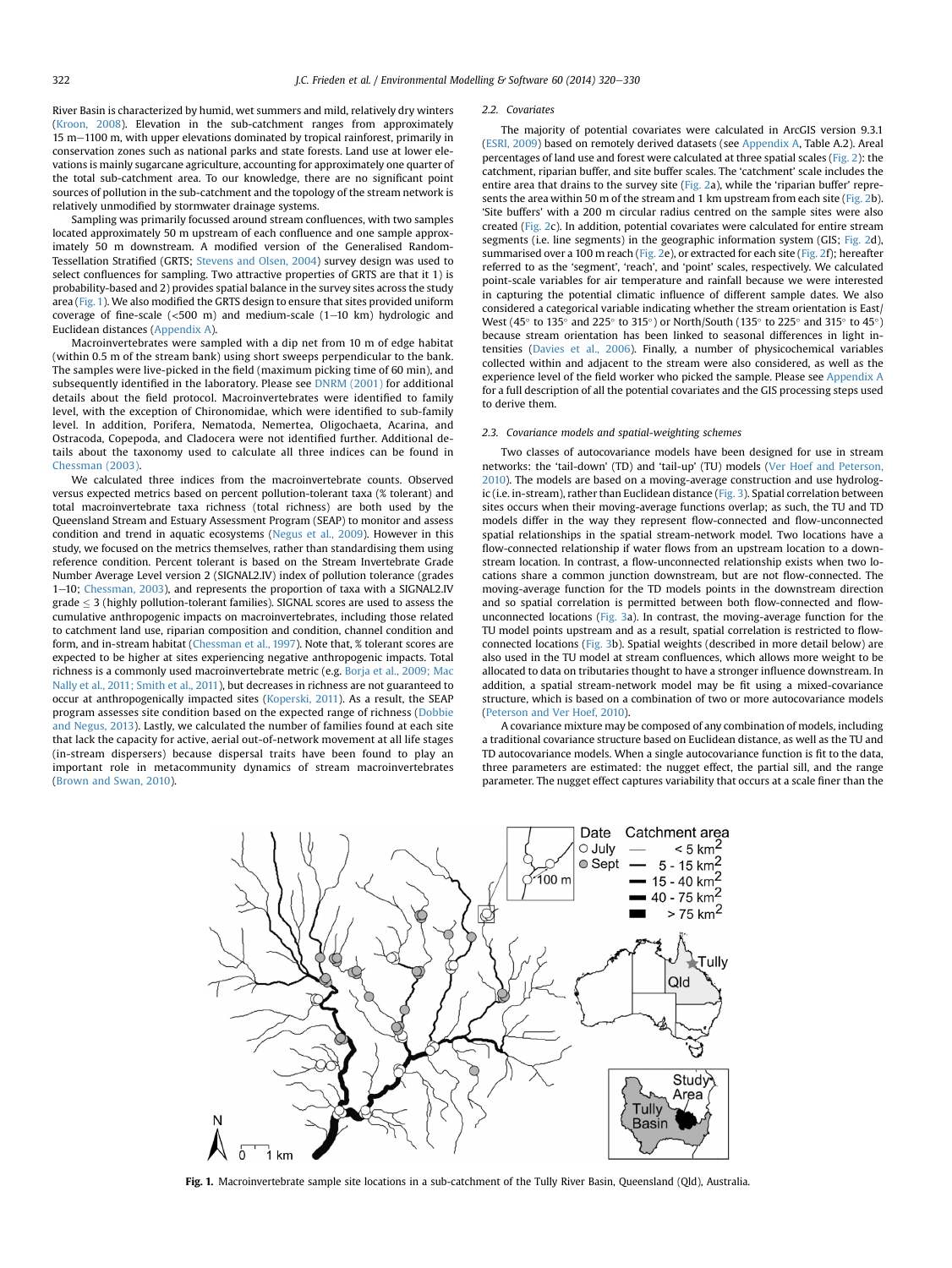<span id="page-3-0"></span>

Fig. 2. Scales at which covariates were calculated: a) the catchment represents the entire area that drains to a site, while the b) riparian buffer includes areas within 25 m either side of the stream, extending 1 km upstream and the c) site buffer represents an area of 200 m radius centred on the site. The d) segment scale represents the geographic information system (GIS) line segment on which the site lies, while the e) reach scale extends along the GIS line segments for 50 m up and downstream of the sampling location. Variables at the f) point scale were extracted at the site location.

closest measurements, as well as measurement error [\(Cressie, 1993\)](#page-9-0). The partial sill represents the variance of the autocorrelated process without the nugget effect, while the range describes how quickly autocorrelation decreases with distance ([Cressie, 1993\)](#page-9-0). In a covariance mixture, a partial sill and range parameter are estimated for each model, as well as, an overall nugget effect, and these parameters determine the relative influence that each component will have on the mixture [\(Ver](#page-10-0) [Hoef and Peterson, 2010\)](#page-10-0); so, there is no need to determine a priori which covariance models to include. The potential disadvantage to using a covariance mixture is that it increases the number of parameters that must be estimated. However, the influence of individual models can be assessed and components subsequently removed if they do not improve the predictive power of the model. Thus, the covariance mixture provides a flexible approach that can be used to capture complex and multi-scale spatial patterns often found in stream datasets ([Peterson and Ver Hoef, 2010](#page-9-0)).

Spatial-weighting schemes for TU stream-network models are often based on catchment area, but can be calculated based on any ecologically relevant variable that is available for every line segment in a streams dataset. Here we define the line segment in terms of a GIS polyline feature, which is bounded by an upstream and a downstream node. The first step in calculating spatial weights at nodes is to



Fig. 3. The tail-up and tail-down autocovariance models are based on moving-average (MA) functions (shown in grey) and use hydrologic distance (dotted lines). Spatial autocorrelation occurs between locations when the MA functions overlap. (a) The taildown model permits correlation between flow-connected ( $S_3$  and  $S_1$ ,  $S_3$  and  $S_2$ ) and flow-unconnected  $(S_1$  and  $S_2)$  relationships, while the  $(b)$  tail-up model restricts correlation to flow-connected locations. The tail-up MA functions must be split at stream confluences using spatial weights to ensure that more influential segments receive a stronger weighting in the models.

calculate a measure of influence for each line segment on the segment directly downstream. We refer to this as the segment proportional influence (PI) because the segment PIs upstream from a node always sum to 1. The segment PIs  $(0 \leq w_k \leq 1)$  are calculated by dividing each segment's attribute (i.e. catchment area) by the cumulative sum of the attribute at its downstream node ([Fig. 4](#page-4-0)a). The spatial weights between locations are then equal to the square root of the product of segment PIs for the set of all segments located in the path between them,  $\prod_{k \in B_{s_i,s_j}} \sqrt{w_k}$  ([Fig. 4](#page-4-0)b).

j Spatial weights and the hydrologic distances needed for fitting spatial models to stream-network data were calculated using the Functional Linkage of Water basins and Streams (FLoWS; [Theobald et al., 2006](#page-10-0)) and Spatial Tools for the Analysis of River Systems (STARS; [Peterson and Ver Hoef, 2014\)](#page-9-0) toolsets for ArcGIS version 9.3.1. Please see Appendix B for additional details about spatial modelling, the TU and TD autocovariance functions, and the formulation of the covariance mixture.

#### 2.4. Exploratory analysis, model selection, and model evaluation

We used a variety of quantitative measures and graphical tools to learn about the data, as well as, inform model selection and evaluation. There is no one measure or set of measures suitable for evaluating all models; instead, the specific choices depend on the goal of the modelling exercise [\(Bennett et al., 2013\)](#page-8-0). Our primary goal was to assess the predictive power of the models and the choices we made reflect that. Evaluation strategies for spatial linear models, such as the spatial streamnetwork models used here, are often (but not always) simple extensions of classical non-spatial linear models. We make a point of highlighting the differences in model selection and evaluation below, which include useful graphical tools, as well as methodological pitfalls associated with parameter estimation and evaluation criteria.

Weused R version 2.14.0 ([R Development Core Team, 2011\)](#page-10-0) and the SSN package ([Ver Hoef et al., 2014\)](#page-10-0) to fit a suite of spatial stream-network models to each of the three response variables. We started by examining maps and histograms of the data, which included a continuous variable (% tolerant) and counts (total richness and instream dispersers). We also examined Torgegrams of the raw index data, which allow users to examine the semivariance between flow-connected and flowunconnected pairs separately [\(Ver Hoef et al., 2014\)](#page-10-0). We fit preliminary models to the data and examined the residuals using residual plots and QQ plots. These visual examinations of the data and model residuals indicated that it was appropriate to fit Gaussian models to the % tolerant and total richness indices, while a Poisson model was most suitable for the in-stream dispersers index (Appendix A).

We used a two-stage model-selection procedure to evaluate the models so that we could select the most suitable covariance structure, in addition to selecting covariates, which is often the sole focus of a model-selection strategy. The first stage involved selecting covariates using a backwards model-selection technique (see Appendix A for details). During this stage, the full covariance mixture was fixed and included the Mariah tail-up, linear-with-sill tail-down, and exponential Euclidean autocovariance models (Appendix B, Tables B.1 and B.2). Covariate selection was undertaken independently for each of the three macroinvertebrate indices and four spatial-weighting schemes (3 models  $\times$  4 spatial-weighting schemes) because 1) we expected different covariates to be significant in each model and 2) it was unclear whether the spatial-weighting scheme would affect the covariate selection.

We used a slightly different procedure for fitting and comparing the Gaussian and Poisson models in the first stage of model selection. Maximum likelihood (ML) was used to estimate parameters in the Gaussian models (% tolerance and total richness) so that we could use Akaike's Information Criterion (AIC; [Akaike, 1974\)](#page-8-0) for covariate selection, which helps to prevent over-fitting the model. We could not use AIC to compare in-stream disperser models because the SSN package implements Poisson models as pseudo-models [\(Ver Hoef et al., 2014\)](#page-10-0) and as a consequence, a real likelihood is not produced. Given that we were unable to use AIC, we chose to estimate parameters in the Poisson model using restricted maximum likelihood (REML) because it is less biased than ML [\(Cressie, 1993\)](#page-9-0). We used the root-meansquare-prediction error (RMSPE) for the observations and the leave-one-out crossvalidation (LOOCV) predictions to compare Poisson models because 1) no assumptions about the distribution of the data or the residuals are required; 2) the RMSPE penalises large errors more heavily; and 3) the error statistic is in the same units as the data ([Bennett et al., 2013](#page-8-0)). Note that, LOOCV was carried out by removing each data point in turn and refitting the model. However, all of the data points were used to estimate the covariance structure.

In the second stage of model selection we focussed on selecting the most suitable covariance structure and spatial-weighting scheme. Models were fit using the final set of covariates identified in the first stage of the model-selection procedure, with covariance mixtures based on every linear combination of TU, TD and Euclidean (EUC) autocovariance functions (7 linear combinations in total). Note that, covariates were fixed and the covariance structure varied in this stage of model selection. Four different autocovariance functions were tested for each model type; namely, the TU and TD spherical, exponential, Mariah, and linear-with-sill functions (Appendix B, Tables B.1 and B.2) and the Euclidean spherical, exponential, Gaussian, and Cauchy functions (Chilés and Delfiner, 1999). We also compared TU models constructed using four spatial-weighting schemes based on catchment area, Shreve's stream order [\(Shreve, 1966\)](#page-10-0), percent slope for the segment, and equal weights (where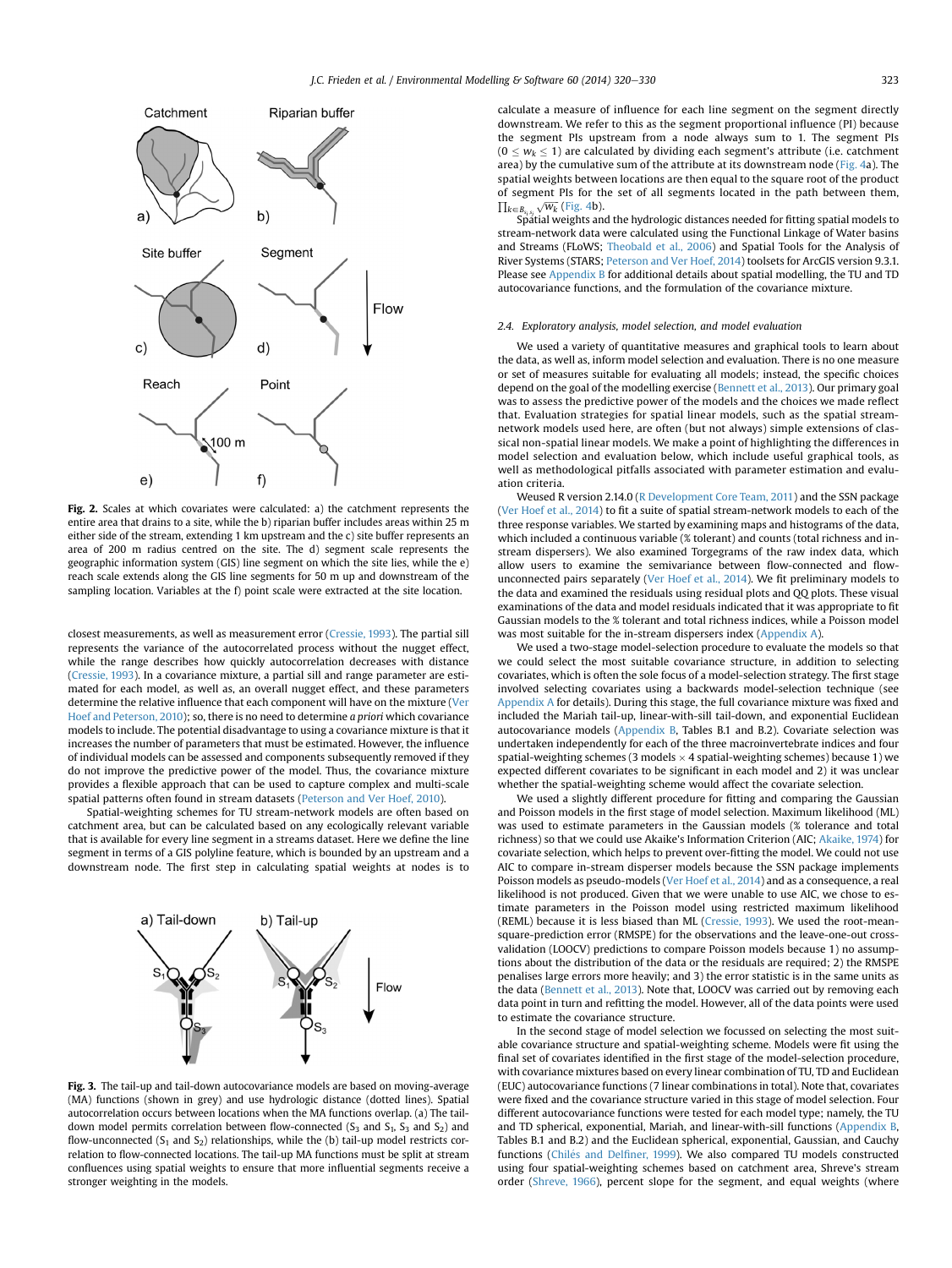<span id="page-4-0"></span>

Fig. 4. (a) The segment proportional influence (PI),  $w_k$ , is calculated by dividing the segment's attribute (i.e. catchment area) by the cumulative sum of the attribute at its downstream node. (b) The spatial weight between any two flow-connected locations is equal to the square root of the product of the segment PI values found in the path between them,  $\prod_{k\in B_{s_i,s_j}}\sqrt{w_k}$ , excluding the segment where the downstream location lies, but including the segment where the upstream site resides.

converging stream segments are allocated equal weights). Although catchment area and Shreve's stream order are similar, we tested both measures because Shreve's stream order is computationally more straightforward to calculate (e.g. there is no need to delineate catchment boundaries). We also derived a new spatial-weighting scheme based on percent slope in the stream segment; hypothesizing that it might act as a simple surrogate for flow velocity and hydraulic forces close to the confluence, which have been shown to influence macroinvertebrate taxa richness, abundance, and community composition [\(Brooks et al., 2005](#page-9-0)). Equal weights were used to test whether the previous three spatial-weighting schemes have more predictive power than a null model that accounts for the branching structure of the network, but does not include additional information about segment characteristics. Every combination of covariance structure and spatial-weighting scheme resulted in a total of 424 possible autocovariance mixtures per response variable (7 covariance mixtures  $\times$  4 covariance models for each component  $\times$  4 spatial-weighting schemes for the TU model). Note that, we used REML for parameter estimation in this stage of model selection because ML may produce biased covariance parameter estimates [\(Cressie, 1993\)](#page-9-0). Once the fitted covariance matrix had been generated using REML, it was used to estimate the fixed effects. This is referred to as "empirical" best linear unbiased prediction ([Littell et al., 1996\)](#page-9-0). In addition, a non-spatial model was fit to each of the three macroinvertebrate indices for comparison purposes, using the final set of covariates used in the spatial model.

We selected a final model for each response variable and spatial-weighting scheme combination using the RMSPE for the observations and the LOOCV predictions. We chose this evaluation metric because our main goal was to evaluate the predictive power of the models; thus, it made sense to use the data to characterise the model performance ([Bennett et al., 2013\)](#page-8-0). Note that, the RMSPE is proportional to the width of the model's prediction interval, and therefore cannot be compared between response variables without considering the measurement units and the order of magnitude of the response values. Therefore, we also calculated the percent difference in the RMSPE between the spatial models and their non-spatial counterparts. This allowed us to evaluate the effect of accounting for spatial autocorrelation on the predictive power of the models, as well as, compare the effect across models fit to different response variables. We also visually examined the relationship between the observed values and the LOOCV predictions using scatter plots and calculated the squared Pearson correlation coefficient (predictive  $r^2$ ) values because it is a general metric of model performance that most scientists are familiar with [\(Bennett et al., 2013\)](#page-8-0). Although these plots provide a way to visually examine the overall model fit, they are not inherently spatial. Therefore, we also generated maps showing the LOOCV predictions and prediction standard errors, which allowed us to evaluate spatial patterns in the model fit (e.g. [Peterson and Urquhart, 2006\)](#page-9-0).

Once we identified a final model, we examined the influence of each variance component (TU, TD, EUC, and nugget effect). In a spatial stream-network model, the covariance matrix can be partitioned into variance components based on the TU, TD, and EUC models, as well as the nugget effect, and the percent of residual variation described by each component calculated [\(Ver Hoef and Peterson, 2010\)](#page-10-0). As an example, the percent residual variation accounted for by the TU variance component (VC<sub>TU</sub>) is given by: VC<sub>TU</sub> =  $[\sigma_{\rm TU}^2/(\sigma_{\rm TU}^2+\sigma_{\rm TD}^2+\sigma_{\rm EUC}^2+\sigma_{\rm NUG}^2)]^*$ 100, where  $\sigma_{\rm NUG}^2$  is the nugget effect, and  $\sigma_{\rm TU}^2,\sigma_{\rm TD}^2$  and  $\sigma_{\rm EUC}^2$  are the partial sills for the TU, TD and Euclidea components, respectively. This allowed us to evaluate the relative contribution of each component to the predictive power of the model and to make comparisons of those relative contributions across models.

# 3. Results

Overall, the results showed that 1) there was a significant positive relationship between some, but not all of the macroinvertebrate indices; 2) there were few similarities in the optimal set of covariates for the different macroinvertebrate indices; 3) the optimal covariance structure varied between macroinvertebrate indices; 4) the relative predictive power of models based on different spatialweighting schemes varied between response variables; and 5) the best spatial stream-network model had more predictive power than the equivalent non-spatial model for each combination of covariance mixture and spatial-weighting scheme. These findings are described in further detail below.

# 3.1. Macroinvertebrate indices

There was a significant positive relationship between the number of in-stream dispersing taxa and total richness ( $r = 0.51$ , p-value < 0.001), and a weaker positive relationship between total richness and % tolerant ( $r = 0.23$ , p-value  $= 0.08$ ). The % tolerant and in-stream dispersers indices were not significantly correlated  $(r = 0.12, p-value > 0.1)$ . Macroinvertebrate reference guidelines have not been developed for the Tully catchment; however, many of the total richness scores were relatively low compared to the reference guidelines for the Barron catchment [\(Marshall et al.,](#page-9-0) [2001\)](#page-9-0), which is considered similarto the Tully (Table 1). In contrast, the % tolerant index was relatively high at many sites, which suggests that the macroinvertebrate communities in the study area may be negatively influenced by anthropogenic impacts. In addition, 5%–35% of macroinvertebrate families found at each site were classified as in-stream dispersers. Finally, a visual inspection of Torgegrams suggested that each of the indices exhibited flow-connected and/or flow-unconnected patterns of spatial autocorrelation.

# 3.2. Model selection: covariates

There were few similarities in the optimal set of covariates for the different macroinvertebrate indices ([Table 2\)](#page-5-0). When we compared models based on different spatial-weighting schemes for

#### Table 1

Summary statistics describing the three macroinvertebrate indices, including the minimum (Min.), 20th percentile (20th %), median (Med.), 80th percentile (80th %), and maximum (Max.). Reference guidelines for total richness developed in the Barron catchment are also provided.

| Response variable          | Min. | 20th % | Med. | 80th % | Max. |
|----------------------------|------|--------|------|--------|------|
| % Tolerant (%)             | 16.7 | 25.0   | 35.7 | 42.9   | 62.5 |
| Total richness (No.)       | 11   | 17.8   | 22   | 25.2   | 30   |
| Guidelines                 |      | 24     |      | 30     |      |
| In-stream dispersers (No.) |      |        |      |        |      |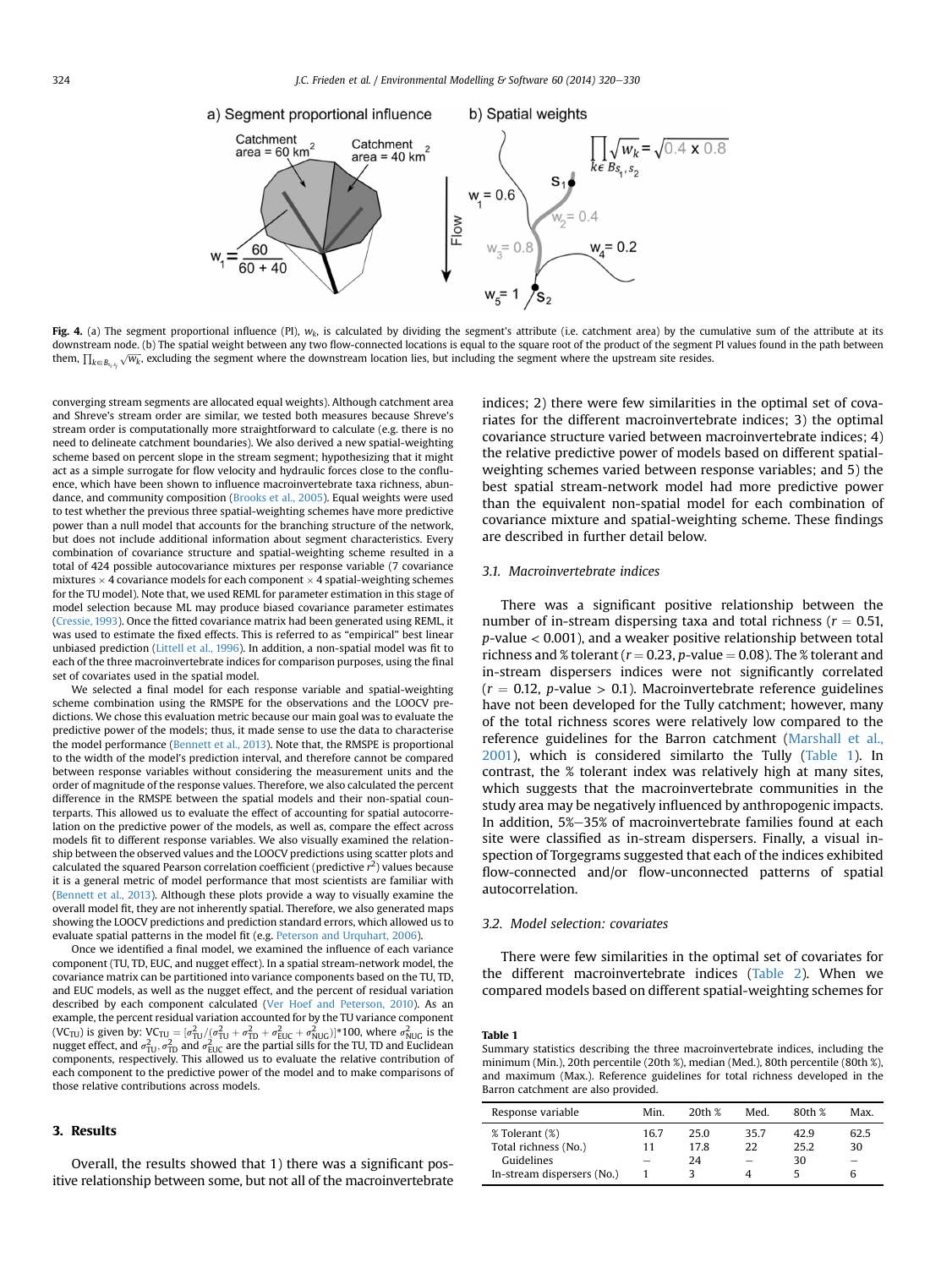<span id="page-5-0"></span>each index separately, we found that the same set of covariates was selected for the % tolerant and in-stream dispersers models. However, for the total richness models, slightly different sets of covariates were selected depending on the spatial-weighting scheme that was used. In particular, models based on the slope and Shreve's stream order spatial-weighting schemes contained the same set of covariates, while a simpler model was selected using an areaweighting scheme (substrate heterogeneity was not included) and a more complex model selected based on equal weights (mean water temperature was included). However, in every case the relationships with the covariates were ecologically sensible (Appendix A, Table A.3).

#### 3.3. Model selection: covariance structures

The optimal covariance structure, based on the lowest RMSPE value, varied between macroinvertebrate indices ([Fig. 5](#page-6-0)). For the % tolerant and total richness models, the full TU/TD/EUC covariance mixture had the most predictive power for all spatial-weighting schemes; although the TU/EUC mixture performed nearly as well for the % tolerant model, and the TU/TD models performed almost as well for the total richness model (<1 percentage point difference in RMSPE reduction; [Fig. 5](#page-6-0)a, b). For the in-stream dispersers, the TU/TD, TU/EUC and TU/TD/EUC models had similar predictive power, with the TU/TD covariance mixture based on slope outperforming models based on other spatial-weighting schemes and covariance mixtures ([Fig. 5](#page-6-0)c). Interestingly, for the in-stream dispersers models, covariance mixtures that included a TU component reduced the RMSPE value by between 6.75% and 17.15% compared to the non-spatial model, while covariance mixtures that did not include a TU component reduced the RMSPE value by less than 2% ([Fig. 5](#page-6-0)c). In contrast, the predictive power of the TU model alone was relatively poor for the % tolerant and total richness models (<3% reduction in RMSPE). Nevertheless, the best spatial model had more predictive power than the equivalent non-spatial model for each combination of covariance mixture and spatial-weighting scheme.

# Table 2

Final set of covariates for each response variable and spatial weighting scheme. Check marks indicate that the covariate was included in the model, while a star represents covariates that were included in the final model for each macroinvertebrate index.

| Response                | Covariate                                                                                       | Spatial weights |                         |         |  |
|-------------------------|-------------------------------------------------------------------------------------------------|-----------------|-------------------------|---------|--|
|                         |                                                                                                 |                 | Area Shreve Slope Equal |         |  |
| % Tolerant              | Max air temperature °C                                                                          | *               |                         |         |  |
|                         | Catchment area                                                                                  | $\star$         |                         |         |  |
|                         | Silt/Clay substrate                                                                             | $\star$         |                         |         |  |
|                         | Orientation (North-South vs.<br>East-West)                                                      | $\star$         |                         |         |  |
| Total richness          | Irrigated agriculture<br>(catchment scale) %                                                    |                 |                         |         |  |
|                         | Urban (site buffer) %                                                                           |                 |                         |         |  |
|                         | Picked by $(3 \times \text{most experienced})$<br>operators vs. $2 \times$ inexperienced)       |                 |                         |         |  |
|                         | Orientation (North-South vs.<br>East-West)                                                      |                 |                         | $\star$ |  |
|                         | Catchment area                                                                                  |                 |                         |         |  |
|                         | Substrate heterogeneity                                                                         |                 |                         | $\star$ |  |
|                         | Mean water temperature                                                                          |                 |                         |         |  |
| In-stream<br>dispersers | Urban (riparian scale) %                                                                        |                 |                         |         |  |
|                         | Grazing (riparian scale) %                                                                      |                 |                         |         |  |
|                         | Cobble substrate %                                                                              |                 |                         |         |  |
|                         | Picked by ( $1 \times \text{most}$<br>experienced operators<br>vs. $4 \times$ less experienced) |                 |                         | *       |  |

The spatial weights are used to construct the TU covariance matrices and so it is interesting that the relative predictive power of models based on different spatial-weighting schemes also varied between response variables. For the in-stream dispersers, TU models generated using spatial weights based on slope clearly had more predictive power than other models [\(Fig. 5](#page-6-0)c), decreasing the RMSPE value by an additional  $1.9-6.6%$ , relative to the non-spatial model. Furthermore, models generated using the equal-weighting scheme outperformed the Shreve- and area-based weights by  $0.3-3.7%$ . Interestingly, there was generally little difference in the predictive power of the different spatial-weighting schemes for the total richness and %tolerant response variables ([Fig. 5](#page-6-0)a,b). Spatial weights based on area marginally outperformed other spatialweighting schemes for the % tolerant models, but only decreased the RMSPE by between 0.2 and 1.6%. The optimum spatialweighting scheme for the total richness models varied for different covariance mixtures, but differences in predictive power were relatively small  $(0.1–3.1\%; Fig. 5b)$  $(0.1–3.1\%; Fig. 5b)$  $(0.1–3.1\%; Fig. 5b)$ .

#### 3.4. Final spatial stream-network model

Final models for the three macroinvertebrate indices included the covariates shown in Table 2. The spatial stream-network models were fit using the TU/TD/EUC mixture for the % tolerant and total richness models, and the TU/TD model for the in-stream dispersers model, as these were the models with the lowest RMSPE in each case. The final in-stream dispersers and total richness models were fit using a slope-based spatial-weighting scheme, while area was used to generate the weights for the % tolerant model ([Table 3\)](#page-6-0). The final spatial statistical models described 28.81%, 57.25%, and 33.64% of the total variation (i.e. predictive r<sup>2</sup>between observations and the LOOCV predictions) in the % tolerant, total richness, and in-stream dispersers indices, respectively; while the same non-spatial models only accounted for 14.64%, 41.83%, and 5.39%, respectively.

The covariance mixture captured both fine- and broad-scale patterns of spatial autocorrelation in each of the response variables, but the relative contribution of each component differed depending on the macroinvertebrate index ([Table 3](#page-6-0)). For example, the total richness model was dominated by broad-scale (range >36.8 km) Euclidean variation (VC<sub>EUC</sub> = 85.08%), suggesting that all sites in the subcatchment were spatially correlated to some degree. The majority of the remaining residual variation in this model was captured by a fine-scale (range  $= 24.4$  m) TD model. Fine-scale Euclidean variation dominated the % tolerant model (range  $= 28.65$  m, VC<sub>EUC</sub>  $= 84.55\%$ ), with the majority of its remaining variation captured by a mid-range tail-up model (range  $= 3.1$  km, VC<sub>TU</sub>  $= 15.4$ %). In contrast, the instream dispersers model was dominated by the TU component (VC $_{\text{TU}}$  = 58.6%). The range parameter was larger than the total length of the stream network (range  $= 82.5$  km), indicating that measurements at all flow-connected sites were spatially correlated to some extent. Note that the large range parameters observed in the total richness and in-stream dispersers models make it difficult to precisely delineate the partial sills for these models. As a result, the proportion of residual variation described by each variance component must be interpreted with some caution. Nevertheless, the importance of the TU component in the in-stream dispersers model is also supported by the consistently strong predictive power of the covariance mixtures containing a TU component [\(Fig. 5c](#page-6-0)).

### 4. Discussion

# 4.1. Patterns of spatial autocorrelation in macroinvertebrate indices

Spatial autocorrelation can arise from endogenous ecological processes such as dispersal or competition, but may also be driven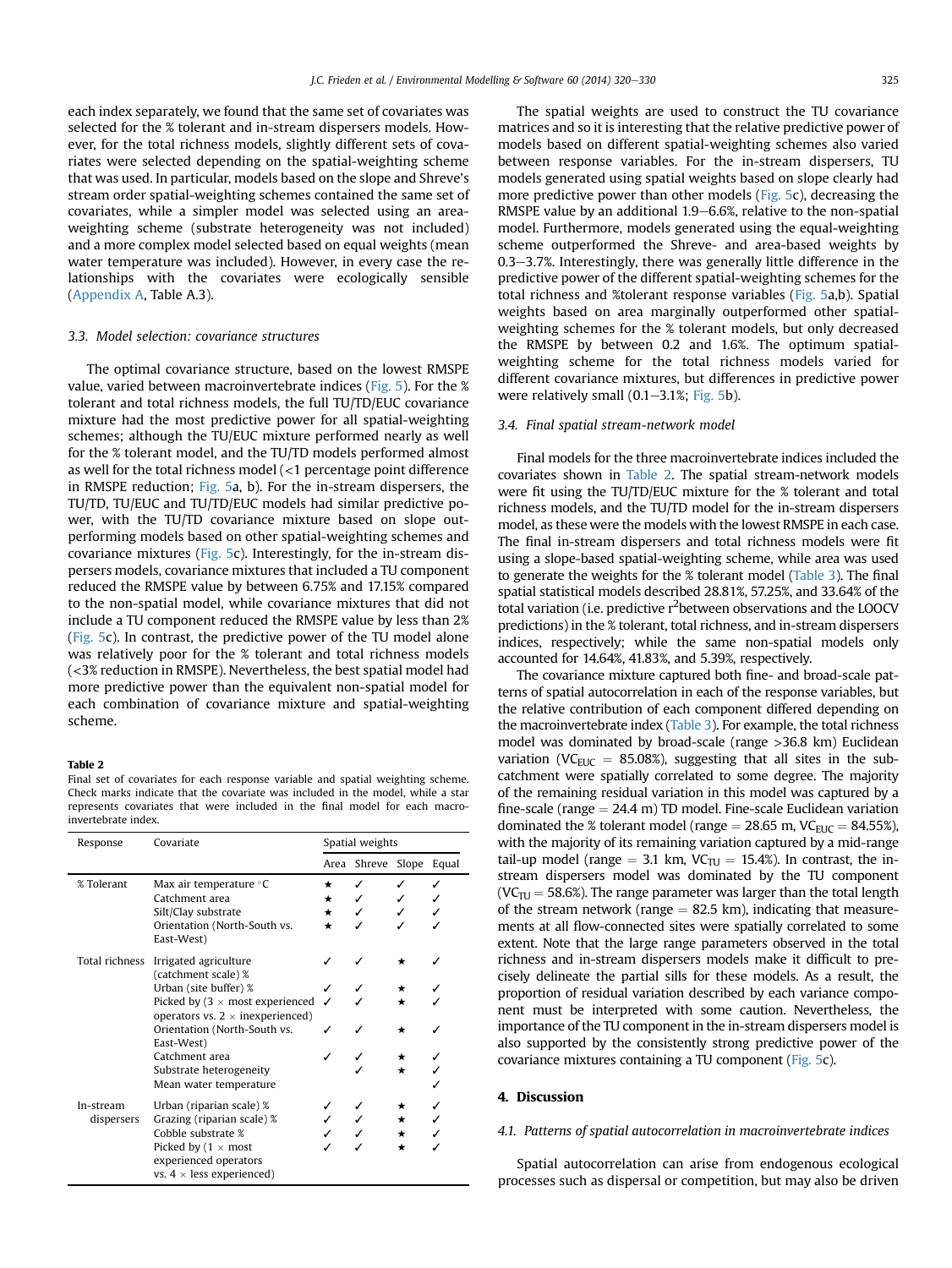<span id="page-6-0"></span>

Fig. 5. Percent reduction in leave-one-out cross-validation root-mean-square-prediction error (RMSPE) relative to the equivalent non-spatial model, by covariance mixture (EUC = Euclidean, TD = tail-down, TU = tail-up) and spatial-weighting scheme. The model with the lowest RMSPE is shown for each covariance mixture/spatial-weighting scheme combination. The spatial-weighting scheme is not applicable (N/A) if the mixture did not include the TU model.

exogenously, potentially arising from dependencies between the variable of interest and other spatially structured environmental variables such as broad-scale topography or microclimatic differences ([Wagner and Fortin, 2005\)](#page-10-0). Consequently, the spatial structure in the residual error likely represents complex interactions between both endogenous and exogenous processes. While our models allow us to classify the patterns of spatial autocorrelation in the data (i.e. flow-connected, flow-unconnected, Euclidean), it is not possible to obtain a definitive explanation about what is causing the pattern (i.e. correlation does not equal causation). Furthermore, the spatial structure accounts for spatial autocorrelation in the model residuals, after the effects of the covariates have been removed. As such, a response variable exhibiting strong instream or Euclidean patterns of spatial autocorrelation may have weak, or no spatial structure in the residuals after the influence of spatially structured covariates are removed. Therefore, the spatial

# Table 3

Final spatial stream-network model results for the % tolerant, total richness and instream dispersers. Results are reported for each variance component (VC) including the covariance function, optimal spatial-weighting scheme, the covariance parameter estimates (range and partial sill), and the percentage of residual variance accounted for (VC<sub>TU</sub>, VC<sub>TD</sub>, VC<sub>EUC</sub>, VC<sub>NUG</sub>) by each variance component.

| Variance component |                             | % Tolerant  | Total<br>richness | In-stream<br>dispersers |
|--------------------|-----------------------------|-------------|-------------------|-------------------------|
| Tail-up            | Covariance<br>function      | Spherical   | Mariah            | Linear-with-sill        |
|                    | Spatial-weighting<br>scheme | Area        | Slope             | Slope                   |
|                    | Range (m)                   | 3054        | 16                | 82,524                  |
|                    | Partial sill                | 11.7        | 0.0               | 0.3                     |
|                    | $VC_{\text{TI}}$ (%)        | 15.4        | 0.0               | 58.6                    |
| Tail-down          | Covariance<br>function      | Exponential | Linear-with-sill  | Linear-with-sill        |
|                    | Range (m)                   | 261.3       | 24.4              | 78.3                    |
|                    | Partial sill                | 0.0         | 7.6               | 0.1                     |
|                    | $VCTD$ (%)                  | 0.0         | 14.9              | 22.8                    |
| Euclidean          | Covariance<br>function      | Spherical   | Gaussian          | NA                      |
|                    | Range (m)                   | 28.65       | 36,772            | NA                      |
|                    | Partial sill                | 64.37       | 43.49             | NA                      |
|                    | $VC_{EHC}$ (%)              | 84.55       | 85.08             | NA                      |
| Nugget             | Nugget                      | 0.0         | 0.0               | 0.1                     |
|                    | $VC_{NHC}$ (%)              | 0.0         | 0.0               | 18.6                    |

patterns described by the covariance parameters are data and model specific, and are likely to change if the model covariates change. Nonetheless, the type and scale of the observed spatial patterns may provide clues about important drivers (i.e. missing covariates) that structure macroinvertebrate indices (e.g. [McGuire](#page-9-0) [et al., 2014\)](#page-9-0).

The three macroinvertebrate indices displayed both fine- and broad-scale patterns of spatial autocorrelation, but to different degrees. For example, fine-scale variability was particularly important in the % tolerant model (Table 3), which is not surprising since SIGNAL scores have been shown to be correlated with numerous water-quality variables including nutrients and dissolved oxygen, among others ([Chessman, 2003\)](#page-9-0); many of which would be expected to produce fine-scale patterns in the % tolerant index. For example, dissolved oxygen is influenced by local characteristics such as substrate type, stream temperature, local nutrient levels, net primary production, and dissolved organic carbon [\(Hynes, 1960; Allan, 1995; Angelier, 2003](#page-9-0)). Other studies have also found significant fine-scale variation in macroinvertebrate data (e.g. [Downes et al., 2000; Li et al., 2001](#page-9-0)) due to variability in rough-textured substrata [\(Downes et al., 2000\)](#page-9-0), submerged woody debris ([Scealy et al., 2007](#page-10-0)), and trailing riparian vegetation [\(Milner and Gloyne-Phillips, 2005\)](#page-9-0), which provide important habitat for macroinvertebrates. Egg-laying events can be patchy in both space and time, due to maternal behaviour and an unequal distribution of suitable oviposition sites, and that the effects of this patchiness can persist in juvenile distribution patterns ([Lancaster et al., 2011](#page-9-0)). Furthermore, many of our sites were in rural and semi-rural areas, where variability may be related to localised disturbances such as cattle crossings, which have been found to affect macroinvertebrates in other studies [\(Kyriakeas and Watzin,](#page-9-0) [2006](#page-9-0)).

Broad-scale variation was also important in each of the models, accounting for the majority of residual variation in both the total richness and in-stream dispersers models. Broad-scale patterns of spatial autocorrelation have also been found in previous studies (e.g. [Li et al., 2001; Townsend et al., 2003\)](#page-9-0), but the covariance mixture allowed us to identify which spatial relationship best described those broad-scale patterns. Within the in-stream dispersal model, the majority of residual spatial autocorrelation was accounted for using long-range flow-connected relationships (Table 3). In-stream dispersers are essentially confined to the stream channel throughout their entire life-cycle, and may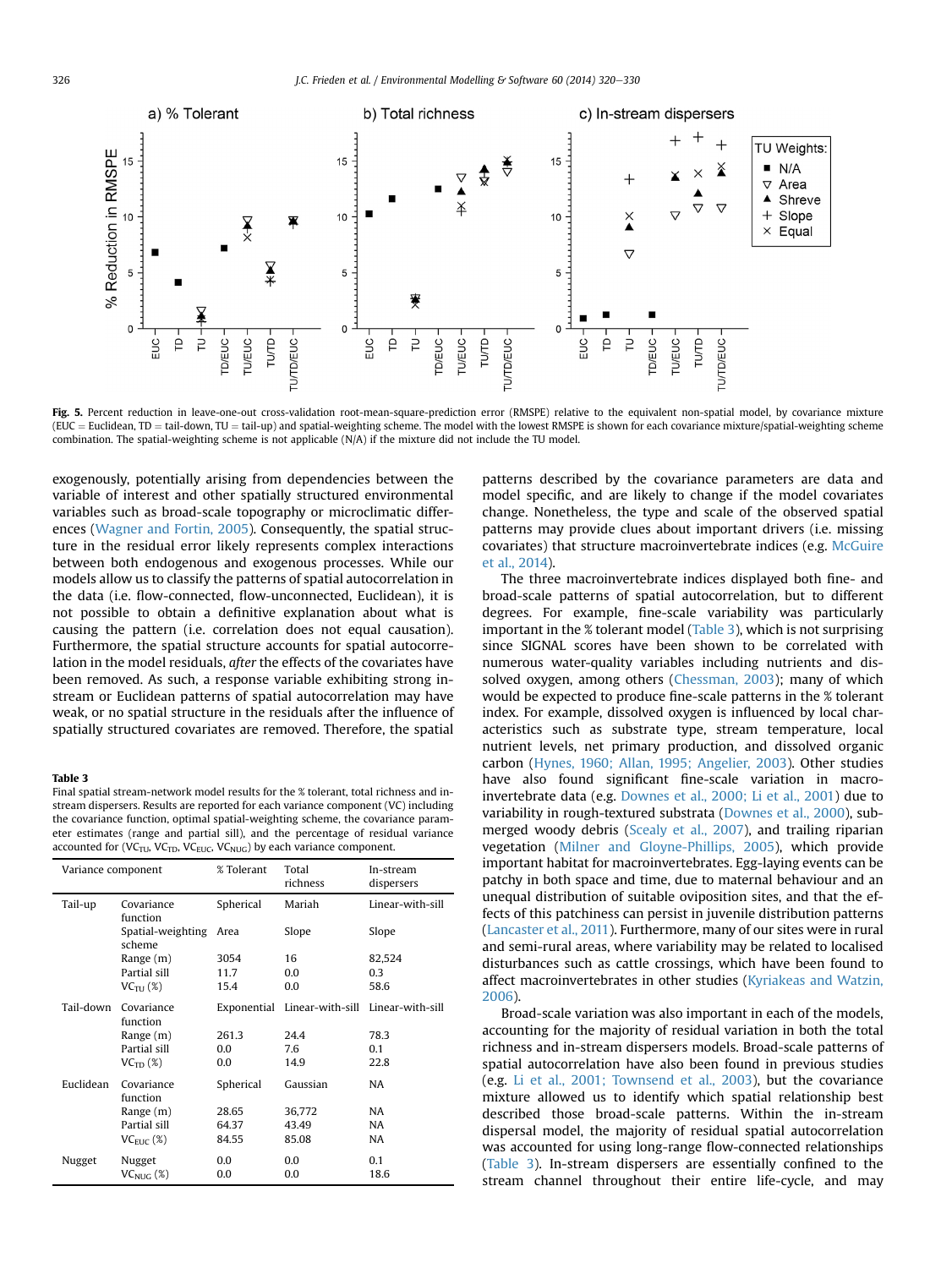therefore be more strongly influenced by factors within the instream environment that vary longitudinally over broader spatial scales, such as substrate characteristics [\(Rice et al., 2001](#page-10-0)). In addition, the dendritic structure of the river network is expected to interact with the dynamic disturbance regime [\(Benda et al., 2004\)](#page-8-0), regardless of whether the source is natural (i.e. flood events or wildfire) or anthropogenic (i.e. bank failure or chemical pollution). For example, large flow events may affect a portion of the branching network and the ability of macroinvertebrates to recolonise sites depends on the availability of nearby terrestrial and aquatic refugia ([Sedell et al., 1990](#page-10-0)). In contrast, the importance of broad-scale Euclidean relationships in the total richness model suggests that all sites in the study area are related, which could indicate that the sites are all connected by dispersal. However, a more likely explanation is that other factors such as cleared and forested land [\(Genito et al., 2002](#page-9-0)), riparian tree cover [\(Petersen](#page-9-0) [et al., 2004](#page-9-0)) or geology [\(Neff and Jackson, 2011\)](#page-9-0) produced broadscale patterns of spatial autocorrelation in the macroinvertebrate indices that our relatively coarse-scale land-use and land-cover data (Appendix A, Table A.2) were unable to capture [\(Gergel](#page-9-0) [et al., 2007](#page-9-0)).

The use of macroinvertebrate indices may also have masked some of the spatial patterns in macroinvertebrate community composition, reducing the amount of spatial autocorrelation described by the TU and TD models. Previous research has shown that variability in species abundance differs substantially depending on the species and the spatial scale, suggesting that a variety of processes are driving macroinvertebrate assemblages [\(Downes](#page-9-0) [et al., 1993](#page-9-0)). General indices, such as % tolerant and total richness, group macroinvertebrates irrespective of many functional traits, such as feeding mechanisms, habitat preference, or dispersal mechanism. Thus, the relative strength of spatial autocorrelation and increased predictive power of the in-stream dispersers model compared to models of % tolerant and total richness ([Fig. 5](#page-6-0)) suggest that attempts to quantify, and potentially interpret patterns of spatial autocorrelation may be more successful for indices that reflect functional traits with a strong spatial component, such as dispersal.

# 4.2. Influence of the spatial-weighting scheme

Our results indicate that the choice of spatial-weighting scheme has the potential to affect the predictive power of the model when it contains a relatively strong TU component, as was the case for instream dispersers. Surrogates for flow volume (i.e. catchment area and Shreve's stream order) have reflected the relative influence of locations on downstream tributaries for other physicochemical and biological stream characteristics [\(Gardner and McGlynn, 2009;](#page-9-0) [Isaak et al., 2010; Peterson and Ver Hoef, 2010; Ver Hoef and](#page-9-0) [Peterson, 2010\)](#page-9-0). However, when we restricted consideration to taxa that are limited to in-stream dispersal, weights based on surrogates for flow volume ceased to perform well. In fact, models generated using additive weights (i.e. catchment area and Shreve order) provided less information than an equal-weighting scheme, which accounts for the branching structure of the network without providing any additional information about converging segment characteristics.

The spatial distribution of slope was markedly different than that of catchment area and Shreve's stream order in our study area. Additive measures formed increasing longitudinal gradients of area and stream order from headwaters to larger, lowland streams. In contrast, streams with steeper slopes tended to occur in the upper parts of the sub-catchment in smaller headwater streams, while lower gradient streams occurred throughout the study area. Thus, the relatively strong performance of the model generated using a slope-based spatial-weighting scheme is likely due to its ability to describe local-scale spatial variability and the influence of smaller, steeper tributaries on macroinvertebrate communities. This is not surprising given that headwater streams have been found to have high between-stream diversity due to increased habitat heterogeneity and low physical connectivity ([Clarke et al., 2008](#page-9-0)); with the latter factor expected to be particularly pronounced for in-stream dispersers. Although seasonal inputs of leaf litter from headwater streams in the northern hemisphere increase productivity and influence food webs downstream, this is an unlikely explanation in our study area [\(Bunn et al., 1999](#page-9-0)). Instead, it is more probable that flow velocity strongly influences the type and diversity of physical and hydrological habitat, which has a subsequent influence on macroinvertebrate richness, abundance, density, and composition ([Brooks et al., 2005; Hoffman et al., 2006; Lancaster, 1999; Pringle](#page-9-0) [et al., 1988; Sheldon and Walker, 1998; Winterbottom et al., 1997\)](#page-9-0).

Our finding that the predictive power of the spatial streamnetwork model may vary depending on the spatial-weighting scheme is interesting. It provides the first piece of evidence that spatial-weighting schemes based on additive measures are not guaranteed to adequately represent the spatial variability or functional connectivity and influence within a spatial model fit to streams data; in this case, a macroinvertebrate index based on instream dispersal. This also demonstrates that the spatial-weighting scheme has the potential to provide ecological insight about the underlying process, in addition to the model covariates, when the primary goal is to explore the explanatory power of the models rather than the predictive ability [\(MacNally, 2000\)](#page-9-0).

# 4.3. Predictive power of spatial stream-network models

The predictive power of all three macroinvertebrate index models was relatively weak compared to results found in similar studies focussing on fish ([Peterson and Ver Hoef, 2010\)](#page-9-0), water quality [\(Gardner and McGlynn, 2009](#page-9-0)) or temperature [\(Isaak et al.,](#page-9-0) [2010; Ruesch et al., 2012](#page-9-0)). Spatial modelling approaches tend to perform better than non-spatial models when they can 'borrow strength' from spatially correlated neighbouring sites [\(Cressie,](#page-9-0) [1993\)](#page-9-0). In other words, the predictive power of a spatial model depends on both the covariates and the covariance structure. In fact, if there is a strong spatial structure in the residual error, a spatial model may produce accurate predictions even without covariates. Given that many of our sampling locations were separated byapproximately100 m ([Fig. 1](#page-2-0)), we were surprised that the spatial models did not substantially outperform the non-spatial models. It is possible that imperfect detection rates could have introduced artificial variability into the data (e.g. [Wisniewski et al., 2013\)](#page-10-0). However, macroinvertebrate assemblages are known to exhibit high levels of unexplained fine-scale spatial variation related to physicochemical and biological processes ([Downes et al., 2000;](#page-9-0) [Minshall, 1984](#page-9-0)). There is also evidence that the stochastic effects of recruitment and limited larval dispersal may produce fine-scale variability in species composition and abundance within a reach ([Bunn and Hughes 1997; Hughes et al., 1998\)](#page-9-0) and over time ([Hughes et al., 2011\)](#page-9-0). Regardless of the source, spatial and/or temporal heterogeneity cannot be described by a spatial statistical model if it occurs at a scale finer than the measurements; thus, it is unreasonable to expect equivalent predictive performance for the macroinvertebrate models compared to the other physicochemical and biological endpoints described above.

There are a number of studies undertaken at the ecoregional scale, which show strong regional similarity (e.g. [Townsend et al.,](#page-10-0) [2003\)](#page-10-0). However, these patterns are likely related to broad climate and geologic gradients, which are not the focus of most environmental monitoring programs. Instead, the predictive models must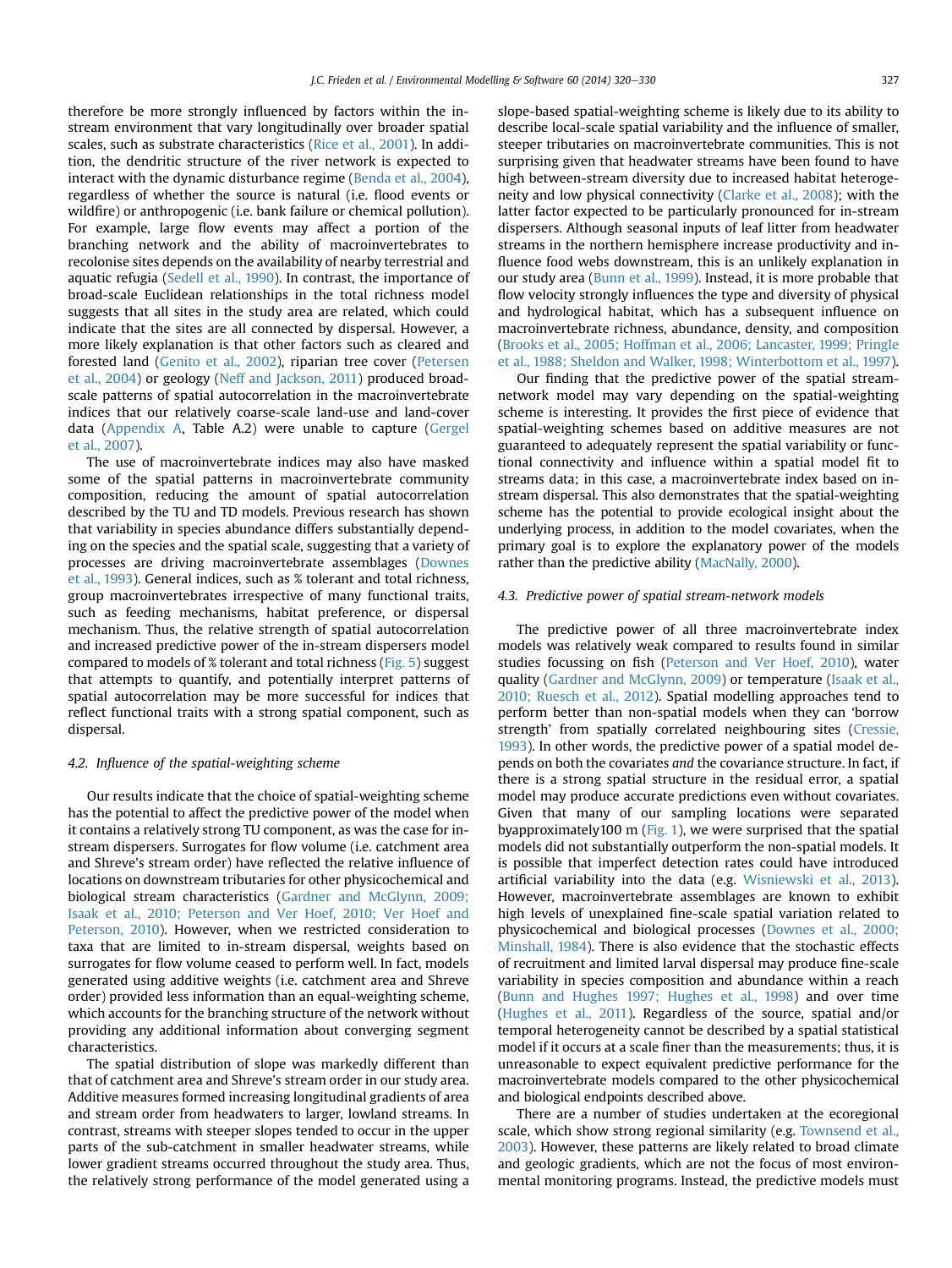<span id="page-8-0"></span>be able to identify spatial patterns resulting from anthropogenic stressors, which our models were unable to do despite the relatively small extent of the study area and the wide range of anthropogenic stressors. Thus, the combination of weak relationships with the remotely derived covariates and the weak spatial structure in the residuals is problematic for making predictions at independent locations; it reduces the accuracy of predictions and makes extrapolation as part of a broad-scale monitoring program less reliable compared to physicochemical and biological variables predicted in previous studies. This may be a predictable consequence of the variable studied (macroinvertebrate assemblages), rather than the methods used, but these challenges must be considered in future application of these models.

There is an ongoing debate about whether to it is appropriate to use family- versus species-level taxonomic resolution to generate macroinvertebrate indices for biological assessment (e.g. [Lenat and](#page-9-0) [Resh, 2001; Jones, 2008\)](#page-9-0); therefore, we questioned whether the use of macroinvertebrate indices based on coarse (mainly family-level) taxonomic identifications may have affected the predictive performance in the spatial models. The utility of using coarse-level taxonomic resolutions generally arises from technical (e.g. difficulty in identifying genus and species due to lack of keys and descriptions) and resourcing (e.g. time and funding) advantages, while disadvantages include a loss of information [\(Jones, 2008\)](#page-9-0). However, the challenges surrounding taxonomic resolution are more complicated than these few issues (see [Chessman et al., 2007;](#page-9-0) [Jones, 2008](#page-9-0)). In some regions, including several in Australia, evidence suggests that little information is lost by using family over species taxonomic identifications ([Marshall et al., 2006; Chessman](#page-9-0) [et al., 2007\)](#page-9-0) and this is especially true when indices based on functional traits like pollution tolerance are used [\(Chessman et al.,](#page-9-0) [2007; Jones, 2008\)](#page-9-0). Moreover, family-level data are used in many Australian bio-monitoring programs, including those in Queensland [\(DNRM, 2001\)](#page-9-0). Therefore, it is unlikely that taxonomic resolution had a strong effect on the predictive performance of our non-spatial models. However, it is entirely possible that the use of indices that lump macroinvertebrate families without regard for functional traits may have masked some of the spatial patterns in macroinvertebrate community composition; thus, reducing the ability of the spatial statistical stream-network models to significantly improve on the predictive power of the non-spatial % tolerance and total richness models.

# 5. Conclusions

The % tolerant, total richness, and in-stream dispersers indices all exhibited multiple, multi-scale patterns of spatial autocorrelation, which is similar to results obtained in other studies ([Isaak](#page-9-0) [et al., 2010;](#page-9-0) [Peterson and Ver Hoef, 2010; Ruesch et al., 2012\)](#page-9-0). However, as might be expected of macroinvertebrate data, finescale heterogeneity in the indices had a stronger effect than in previous studies focussing on physicochemical ([Gardner and](#page-9-0) [McGlynn, 2009;](#page-9-0) [Garreta et al., 2010; Isaak et al., 2010\)](#page-9-0) and biological data [\(Money et al., 2009;](#page-9-0) [Peterson and Ver Hoef, 2010\)](#page-9-0), and this had a negative impact on the predictive power of the models. Interestingly, the influence of the spatial-weighting scheme also differed amongst the macroinvertebrate indices, depending on the relative importance of the TU component in the covariance mixture. In fact, our results indicate that selecting the wrong spatial weighting scheme for a model with a strong TU component may result in poorer predictive performance than using a spatialweighting scheme that provides no information about segment characteristics. This finding is especially exciting because it is the first piece of evidence that the choice of spatial-weighting scheme impacts model performance. In addition, it further demonstrates the flexibility of a spatial stream-network model; users can potentially gain insight into the underlying ecological processes that structure macroinvertebrates through the use of 1) spatially and temporally explicit covariates; 2) in-stream and Euclidean autocovariance functions, and 3) different spatial-weighting schemes derived using a variety of ecologically relevant variables.

Despite the relatively low predictive power of the models, we were able to detect ecologically sensible relationships between the three indices and a range of predominantly GIS-derived covariates. Moreover, spatial autocorrelation was present in all three sets of the model residuals; with relatively strong flow-connected patterns of spatial autocorrelation found in the in-stream dispersers index, which represents a more homogenous set of dispersal traits than the % tolerant and total richness indices. If traditional, non-spatial methods were used to analyse these data, the effects of spatial autocorrelation would effectively be ignored; thus, increasing the chances for biased parameter estimates and rendering statistical inference questionable [\(Legendre, 1993\)](#page-9-0). These biases may be particularly important when spatially explicit questions pertaining to land-use and climate change impacts, as well as, habitat connectivity, dispersal limitations, isolation and extinction dynamics on macroinvertebrate community structure are explored. Thus, it is important to consider the impact of spatial autocorrelation on model results and subsequent statistical inferences.

# Acknowledgements

We thank the Water Planning Ecology team of the Queensland Department of Science, Information Technology, Innovation and the Arts, particularly Joanna Blessing and Sara Clifford, for their assistance in collecting and interpreting the data, as well as Emma Lawrence and two anonymous reviewers for comments on previous versions of the manuscript. This project received financial support from the CSIRO Division of Computational Informatics and the Australian Water for a Healthy Country Flagship.

#### Appendix A. Supplementary material

Supplementary material related to this article can be found at [http://dx.doi.org/10.1016/j.envsoft.2014.06.019.](http://dx.doi.org/10.1016/j.envsoft.2014.06.019)

# References

- [Abelho, M., Graca, M.A.S., 1996. Effects of eucalyptus afforestation on leaf litter](http://refhub.elsevier.com/S1364-8152(14)00184-4/sref1) [dynamics and macroinvertebrate community structure of streams in Central](http://refhub.elsevier.com/S1364-8152(14)00184-4/sref1) [Portugal. Hydrobiologia 324 \(3\), 195](http://refhub.elsevier.com/S1364-8152(14)00184-4/sref1)-[204.](http://refhub.elsevier.com/S1364-8152(14)00184-4/sref1)
- [Akaike, H., 1974. A new look at the statistical model identi](http://refhub.elsevier.com/S1364-8152(14)00184-4/sref2)fication. IEEE Trans. [Autom. Control 19, 716](http://refhub.elsevier.com/S1364-8152(14)00184-4/sref2)-[722](http://refhub.elsevier.com/S1364-8152(14)00184-4/sref2).
- [Allan, J.D., 1995. Stream Ecology: Structure and Function of Running Waters. Kluwer,](http://refhub.elsevier.com/S1364-8152(14)00184-4/sref97) [Dordrecht, Neth, 388 pp.](http://refhub.elsevier.com/S1364-8152(14)00184-4/sref97)
- [Angelier, E., 2003. Ecology of Streams and Rivers. Science Publishers, Inc., En](http://refhub.elsevier.com/S1364-8152(14)00184-4/sref4)field, [USA](http://refhub.elsevier.com/S1364-8152(14)00184-4/sref4).
- [Barbour, M.T., Gerritsen, J., Snyder, B.D., Stribling, J.B., 1999. Chaper 7: Benthic](http://refhub.elsevier.com/S1364-8152(14)00184-4/sref5) [macroinvertebrate protocols. In: Rapid Bioassessment Protocols for Use in](http://refhub.elsevier.com/S1364-8152(14)00184-4/sref5) [Streams and Wadeable Rivers: Periphyton, Benthic Macroinvertebrates, and](http://refhub.elsevier.com/S1364-8152(14)00184-4/sref5) [Fish, second ed. U.S. Environmental Protection Agency; Of](http://refhub.elsevier.com/S1364-8152(14)00184-4/sref5)fice of Water, [Washington, DC. EPA 841-B-99-002](http://refhub.elsevier.com/S1364-8152(14)00184-4/sref5).
- [Benda, L., Poff, N.L., Miller, D., Dunne, T., Reeves, G., Pess, G., Pollock, M., 2004. The](http://refhub.elsevier.com/S1364-8152(14)00184-4/sref98) [network dynamics hypothesis: how channel networks structure riverine hab](http://refhub.elsevier.com/S1364-8152(14)00184-4/sref98)[itats. BioScience 54 \(5\), 413](http://refhub.elsevier.com/S1364-8152(14)00184-4/sref98)-[427.](http://refhub.elsevier.com/S1364-8152(14)00184-4/sref98)
- [Bennett, N.D., Croke, B.F.W., Guariso, G., Guillaume, J.H.A., Hamilton, S.H.,](http://refhub.elsevier.com/S1364-8152(14)00184-4/sref6) [Jakeman, A.J., et al., 2013. Characterising performance of environmental models.](http://refhub.elsevier.com/S1364-8152(14)00184-4/sref6) Environ. Model. Softw.  $40, 1-20$ .
- [Bonada, N., Dol](http://refhub.elsevier.com/S1364-8152(14)00184-4/sref7)é[dec, S., Statzner, B., 2012. Spatial autocorrelation patterns of stream](http://refhub.elsevier.com/S1364-8152(14)00184-4/sref7) [invertebrates: exogenous and endogenous factors. J. Biogeogr. 39, 56](http://refhub.elsevier.com/S1364-8152(14)00184-4/sref7)-[68](http://refhub.elsevier.com/S1364-8152(14)00184-4/sref7).
- [Borja, A., Miles, A., Occhipinti-Ambrogi, A., Berg, T., 2009. Current status of mac](http://refhub.elsevier.com/S1364-8152(14)00184-4/sref8)[roinvertebrate methods used for assessing the quality of European marine](http://refhub.elsevier.com/S1364-8152(14)00184-4/sref8) [waters: implementing the Water Framework Directive. Hydrobiologia 633,](http://refhub.elsevier.com/S1364-8152(14)00184-4/sref8) [181](http://refhub.elsevier.com/S1364-8152(14)00184-4/sref8)-196
- [Boulton, A., Brock, M., 1999. Australian Freshwater Ecology: Processes and Man](http://refhub.elsevier.com/S1364-8152(14)00184-4/sref9)[agement. Gleneagles Publishing, Adelaide, South Australia.](http://refhub.elsevier.com/S1364-8152(14)00184-4/sref9)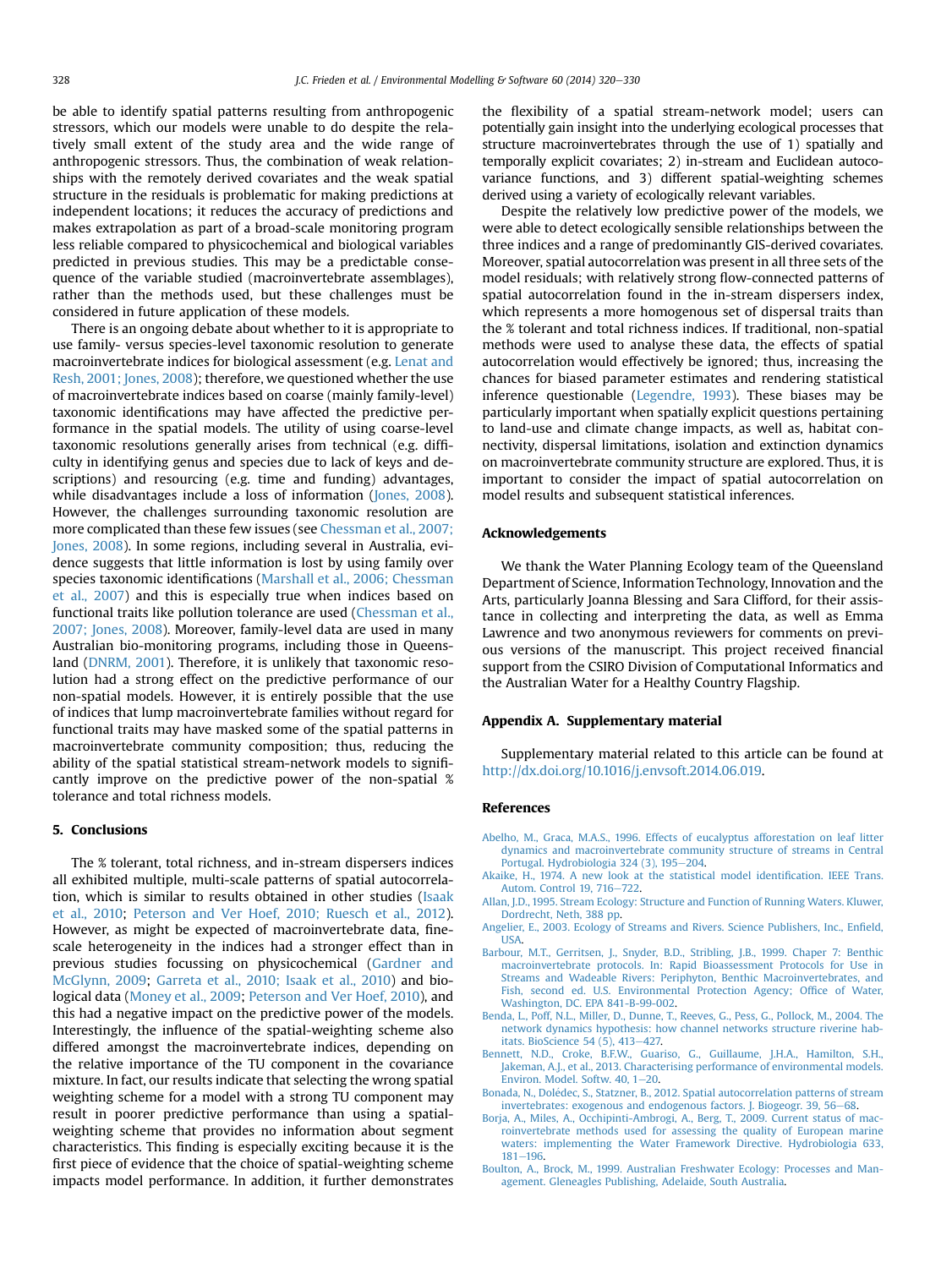- <span id="page-9-0"></span>[Brooks, A.J., Haeusler, T., Reinfelds, I., Williams, S., 2005. Hydraulic microhabitats](http://refhub.elsevier.com/S1364-8152(14)00184-4/sref10) [and the distribution of macroinvertebrate assemblages in rif](http://refhub.elsevier.com/S1364-8152(14)00184-4/sref10)fles. Freshw. Biol.  $50, 331 - 344.$  $50, 331 - 344.$  $50, 331 - 344.$
- [Brown, B.L., Swan, C.M., 2010. Dendritic network structure constrains meta](http://refhub.elsevier.com/S1364-8152(14)00184-4/sref11)community properties in riverine ecosystems. J. Anim. Ecol.  $79(3)$ ,  $571-580$ .

[Bunn, S.E., Hughes, J.M., 1997. Dispersal and recruitment in streams: evidence from](http://refhub.elsevier.com/S1364-8152(14)00184-4/sref12) [genetic studies. J. North Am. Benthol. Soc. 16, 338](http://refhub.elsevier.com/S1364-8152(14)00184-4/sref12)-[346.](http://refhub.elsevier.com/S1364-8152(14)00184-4/sref12)

- [Bunn, S.E., Davies, P.M., Mosisch, T.D., 1999. Ecosystem measures of river health and](http://refhub.elsevier.com/S1364-8152(14)00184-4/sref13) [their response to riparian and catchment degradation. Freshw. Biol. 41 \(2\),](http://refhub.elsevier.com/S1364-8152(14)00184-4/sref13)  $333 - 345$  $333 - 345$  $333 - 345$
- [Chessman, B.C., 2003. New sensitivity grades for river macroinvertebrates. Mar.](http://refhub.elsevier.com/S1364-8152(14)00184-4/sref14) [Freshw. Res. 54, 95](http://refhub.elsevier.com/S1364-8152(14)00184-4/sref14)-[103](http://refhub.elsevier.com/S1364-8152(14)00184-4/sref14).
- [Chessman, B.C., Williams, S., Besley, C., 2007. Bioassessment of streams with mac](http://refhub.elsevier.com/S1364-8152(14)00184-4/sref15)[roinvertebrates: effect of sampled habitat and taxonomic resolution. J. North](http://refhub.elsevier.com/S1364-8152(14)00184-4/sref15) Am. Benthol. Soc.  $26, 546 - 565$ .
- [Chessman, B.C., Growns, J.E., Kotlash, A.R., 1997. Objective derivation of macro](http://refhub.elsevier.com/S1364-8152(14)00184-4/sref16)[invertebrate family sensitivity grade numbers for the SIGNAL biotic index:](http://refhub.elsevier.com/S1364-8152(14)00184-4/sref16) [application to the Hunter River system, New South Wales. Mar. Freshw. Res. 48,](http://refhub.elsevier.com/S1364-8152(14)00184-4/sref16) [159](http://refhub.elsevier.com/S1364-8152(14)00184-4/sref16)-[172.](http://refhub.elsevier.com/S1364-8152(14)00184-4/sref16)
- [Chil](http://refhub.elsevier.com/S1364-8152(14)00184-4/sref17)es, J., Del fi[ner, P., 1999. Geostatistics: Modeling Spatial Uncertainty. Wiley.](http://refhub.elsevier.com/S1364-8152(14)00184-4/sref17)
- [Clarke, A., Mac Nally, R., Bond, N., Lake, P.S., 2008. Macroinvertebrate diversity in](http://refhub.elsevier.com/S1364-8152(14)00184-4/sref18) [headwater streams: a review. Freshw. Biol. 53 \(9\), 1707](http://refhub.elsevier.com/S1364-8152(14)00184-4/sref18)-[1721.](http://refhub.elsevier.com/S1364-8152(14)00184-4/sref18)
- [Cressie, N., 1993. Statistics for Spatial Data \(revised edition\). Wiley, New York, USA](http://refhub.elsevier.com/S1364-8152(14)00184-4/sref19). [Cressie, N., Frey, J., Harch, B., Smith, M., 2006. Spatial prediction on a river network.](http://refhub.elsevier.com/S1364-8152(14)00184-4/sref20) [J. Agric. Biol. Environ. Stat. 11 \(2\), 127](http://refhub.elsevier.com/S1364-8152(14)00184-4/sref20)-[150.](http://refhub.elsevier.com/S1364-8152(14)00184-4/sref20)
- [Cummins, K.W., 1974. Structure and function of stream ecosystems. BioScience 24,](http://refhub.elsevier.com/S1364-8152(14)00184-4/sref21)  $631 - 641$  $631 - 641$
- [Davies, P., Bunn, S., Mosisch, T., Cook, B., Walshe, T., 2006. Temperature and light. In:](http://refhub.elsevier.com/S1364-8152(14)00184-4/sref22) [Lovett, S., Price, P. \(Eds.\), Principles for Riparian Lands Management. Land and](http://refhub.elsevier.com/S1364-8152(14)00184-4/sref22) [Water Australia.](http://refhub.elsevier.com/S1364-8152(14)00184-4/sref22)
- [DNRM \(Department of Natural Resources and Mines\), 2001. Queensland Australian](http://refhub.elsevier.com/S1364-8152(14)00184-4/sref23) [River Assessment System \(AusRivAS\) Sampling and Processing Manual.](http://refhub.elsevier.com/S1364-8152(14)00184-4/sref23) [Queensland Department of Natural Resources and Mines, Brisbane, Queensland](http://refhub.elsevier.com/S1364-8152(14)00184-4/sref23).
- [Dobbie, M.J., Negus, P., 2013. Addressing statistical and operational challenges in](http://refhub.elsevier.com/S1364-8152(14)00184-4/sref24) [designing large-scale stream condition surveys. Environ. Monit. Assess. 185 \(9\),](http://refhub.elsevier.com/S1364-8152(14)00184-4/sref24) [7231](http://refhub.elsevier.com/S1364-8152(14)00184-4/sref24)-[7243.](http://refhub.elsevier.com/S1364-8152(14)00184-4/sref24)
- [Downes, B.J., Lake, P.S., Schreiber, E.S.G., 1993. Spatial variation in the distribution of](http://refhub.elsevier.com/S1364-8152(14)00184-4/sref25) [stream invertebrates: implications of patchiness for models of community](http://refhub.elsevier.com/S1364-8152(14)00184-4/sref25) [organisation. Freshw. Biol. 30, 119](http://refhub.elsevier.com/S1364-8152(14)00184-4/sref25)-[132](http://refhub.elsevier.com/S1364-8152(14)00184-4/sref25).
- [Downes, B.J., Hindell, J.S., Bond, N.R., 2000. What's in a site? Variation in lotic](http://refhub.elsevier.com/S1364-8152(14)00184-4/sref26) [macroinvertebrate density and diversity in a spatially replicated experiment.](http://refhub.elsevier.com/S1364-8152(14)00184-4/sref26) [Aust. Ecol. 25 \(2\), 128](http://refhub.elsevier.com/S1364-8152(14)00184-4/sref26)-[139.](http://refhub.elsevier.com/S1364-8152(14)00184-4/sref26)
- [ESRI \(Environmental Systems Research Institute, Inc.\), 2009. ArcGIS 9.3.1 \[Soft](http://refhub.elsevier.com/S1364-8152(14)00184-4/sref27)[ware\]. Redlands, CA, USA](http://refhub.elsevier.com/S1364-8152(14)00184-4/sref27).
- [Fausch, K.D., Torgersen, C.E., Baxter, C.V., Li, H.W., 2002. Landscapes to riverscapes:](http://refhub.elsevier.com/S1364-8152(14)00184-4/sref28) [bridging the gap between research and conservation of stream](http://refhub.elsevier.com/S1364-8152(14)00184-4/sref28) fishes. Biosci[ence 52 \(6\), 483](http://refhub.elsevier.com/S1364-8152(14)00184-4/sref28)-[498.](http://refhub.elsevier.com/S1364-8152(14)00184-4/sref28)
- [Gardner, K.K., McGlynn, B.L., 2009. Seasonality in spatial variability and in](http://refhub.elsevier.com/S1364-8152(14)00184-4/sref29)fluence of [land use/land cover and watershed characteristics on stream water nitrate](http://refhub.elsevier.com/S1364-8152(14)00184-4/sref29) [concentrations in a developing watershed in the Rocky Mountain West. Water](http://refhub.elsevier.com/S1364-8152(14)00184-4/sref29) [Resour. Res. 45 \(8\), W08411](http://refhub.elsevier.com/S1364-8152(14)00184-4/sref29)-[W08425](http://refhub.elsevier.com/S1364-8152(14)00184-4/sref29).
- [Garreta, V., Monestiez, P., Ver Hoef, J.M., 2010. Spatial modelling and prediction on river](http://refhub.elsevier.com/S1364-8152(14)00184-4/sref30) [networks: up model, down model or hybrid? Environmetrics 21 \(5\), 439](http://refhub.elsevier.com/S1364-8152(14)00184-4/sref30)-[456](http://refhub.elsevier.com/S1364-8152(14)00184-4/sref30).
- [Genito, D., Gburek, W.J., Sharpley, A.N., 2002. Response of stream macro](http://refhub.elsevier.com/S1364-8152(14)00184-4/sref31)[invertebrates to agricultural land cover in a small watershed. J. Freshw. Ecol. 17](http://refhub.elsevier.com/S1364-8152(14)00184-4/sref31)  $(1), 109 - 119.$  $(1), 109 - 119.$  $(1), 109 - 119.$  $(1), 109 - 119.$
- [Gergel, S.E., Stange, Y., Coopers, N.C., Johansen, K., Kirby, K.R., 2007. What is the](http://refhub.elsevier.com/S1364-8152(14)00184-4/sref32) [value of a good map? An example using high spatial resolution imagery to aid](http://refhub.elsevier.com/S1364-8152(14)00184-4/sref32) [riparian restoration. Ecosystems 10, 688](http://refhub.elsevier.com/S1364-8152(14)00184-4/sref32)-[702](http://refhub.elsevier.com/S1364-8152(14)00184-4/sref32).
- [Grenouillet, G., Brosse, S., Tudesque, L., Lek, S., Baraille, Loot, G., 2008. Concordance](http://refhub.elsevier.com/S1364-8152(14)00184-4/sref33) [among stream assemblages and spatial autocorrelation along a fragmented](http://refhub.elsevier.com/S1364-8152(14)00184-4/sref33) [gradient. Divers. Distrib. 14, 592](http://refhub.elsevier.com/S1364-8152(14)00184-4/sref33)-[603.](http://refhub.elsevier.com/S1364-8152(14)00184-4/sref33)
- [Hoffman, A.L., Olden, J.D., Monroe, J.B., Poff, N.L., Wellnitz, T., Wiens, J.A., 2006.](http://refhub.elsevier.com/S1364-8152(14)00184-4/sref34) [Current velocity and habitat patchiness shape stream herbivore movement.](http://refhub.elsevier.com/S1364-8152(14)00184-4/sref34) [Oikos 115 \(2\), 358](http://refhub.elsevier.com/S1364-8152(14)00184-4/sref34)-[368](http://refhub.elsevier.com/S1364-8152(14)00184-4/sref34).
- [Hughes, J.M., Bunn, S.E., Hurwood, D.A., Clearly, C., 1998. Dispersal and recruitment](http://refhub.elsevier.com/S1364-8152(14)00184-4/sref35) [of Tasiagma ciliate \(Trichoptera: Tasimiidae\) in rainforest streams, south](http://refhub.elsevier.com/S1364-8152(14)00184-4/sref35)[eastern Australia. Freshw. Biol. 39, 117](http://refhub.elsevier.com/S1364-8152(14)00184-4/sref35)-[127.](http://refhub.elsevier.com/S1364-8152(14)00184-4/sref35)
- [Hughes, J.M., Huey, J.A., McLean, A.J., Baggiano, O., 2011. Aquatic insects in eastern](http://refhub.elsevier.com/S1364-8152(14)00184-4/sref36) [Australia: a window on ecology and evolution of dispersal in streams. Insects 2,](http://refhub.elsevier.com/S1364-8152(14)00184-4/sref36) [447](http://refhub.elsevier.com/S1364-8152(14)00184-4/sref36)-[461.](http://refhub.elsevier.com/S1364-8152(14)00184-4/sref36)
- [Hynes, H.B., 1960. The Biology of Polluted Waters. Liverpool University Press, Liv](http://refhub.elsevier.com/S1364-8152(14)00184-4/sref37)[erpool, England](http://refhub.elsevier.com/S1364-8152(14)00184-4/sref37).
- Illies, J., 1961. Versuch einer allgemeinen biozönotischen Gliederung der Fliess-gewässer. Int. Rev. Gesam. Hydrobiol. 46, 205-[213.](http://refhub.elsevier.com/S1364-8152(14)00184-4/sref38)
- [Isaak, D.J., Luce, C.H., Rieman, B.E., Nagel, D.E., Peterson, E.E., Horan, D.L., et al., 2010.](http://refhub.elsevier.com/S1364-8152(14)00184-4/sref39) Effects of climate change and wildfi[re on stream temperatures and salmonid](http://refhub.elsevier.com/S1364-8152(14)00184-4/sref39) [thermal habitat in a mountain river network. Ecol. Appl. 20 \(5\), 1350](http://refhub.elsevier.com/S1364-8152(14)00184-4/sref39)-[1371.](http://refhub.elsevier.com/S1364-8152(14)00184-4/sref39)
- Jones, F.C., 2008. Taxonomic sufficiency: the infl[uence of taxonomic resolution on](http://refhub.elsevier.com/S1364-8152(14)00184-4/sref40) [freshwater bioassessments using benthic macroinvertebrates. Environ. Rev. 16,](http://refhub.elsevier.com/S1364-8152(14)00184-4/sref40)  $45 - 69.$  $45 - 69.$  $45 - 69.$
- Jones, L.A., Muhlfeld, C.C., Marshall, L.A., McGlynn, B.L., Kershner, J.L., 2013. Estimating thermal regimes of bull trout and assessing the potential effects of climate warming on critical habitats. River Res. Appl. 30 (2), 204-216. [http://](http://dx.doi.org/10.1002/rra.2638) [dx.doi.org/10.1002/rra.2638.](http://dx.doi.org/10.1002/rra.2638)
- [Katano, I., Negishi, J.N., Minagawa, T., Doi, H., Kawaguchi, Y., Kayaba, Y., 2009.](http://refhub.elsevier.com/S1364-8152(14)00184-4/sref42) [Longitudinal macroinvertebrate organization over contrasting discontinuities:](http://refhub.elsevier.com/S1364-8152(14)00184-4/sref42) effects of a dam and a tributary. J. North Am. Benthol. Soc.  $28$  (2),  $331-351$ .
- [Kerby, B.M., Bunn, S.E., Hughes, J.M., 1995. Factors in](http://refhub.elsevier.com/S1364-8152(14)00184-4/sref43)fluencing invertebrate drift in [small forest streams, south-eastern Queensland. Mar. Freshw. Res. 46,](http://refhub.elsevier.com/S1364-8152(14)00184-4/sref43)  $1101 - 1108$  $1101 - 1108$
- [Kiffney, P.M., Greene, C.M., Hall, J.E., Davis, J.R., 2006. Tributary streams create](http://refhub.elsevier.com/S1364-8152(14)00184-4/sref44) [spatial discontinuities in habitat, biological productivity, and diversity in](http://refhub.elsevier.com/S1364-8152(14)00184-4/sref44) mainstem rivers. Can. I. Fish. Aquat. Sci.  $63, 2518 - 2530$ .
- [Koperski, P., 2011. Diversity of freshwater macrobenthos and its use in biological](http://refhub.elsevier.com/S1364-8152(14)00184-4/sref45) assessment: a critical review of current applications. Environ. Rev.  $19.16-31$ .
- [Kratzer, E.B., Jackson, J.K., Arscott, D.B., Aufdenkampe, A.K., Dow, C.L., Kaplan, L.A.,](http://refhub.elsevier.com/S1364-8152(14)00184-4/sref46) [Newbold, J.D., Sweeney, B.W., 2006. Macroinvertebrate distribution in relation](http://refhub.elsevier.com/S1364-8152(14)00184-4/sref46) to land use and water chemistry in New York City drinking-water-supply wa-<br>[tersheds. J. North Am. Benthol. Soc. 25 \(4\), 954](http://refhub.elsevier.com/S1364-8152(14)00184-4/sref46)–[976](http://refhub.elsevier.com/S1364-8152(14)00184-4/sref46).
- [Kroon, F., 2008. Draft Tully Water Quality Improvement Plan. CSIRO: Water for a](http://refhub.elsevier.com/S1364-8152(14)00184-4/sref47) [Healthy Country National Research Flagship, Canberra](http://refhub.elsevier.com/S1364-8152(14)00184-4/sref47).
- [Kyriakeas, S.A., Watzin, M.C., 2006. Effects of adjacent agricultural activities and](http://refhub.elsevier.com/S1364-8152(14)00184-4/sref48) [watershed characteristics on stream macroinvertebrate communities. J. Am.](http://refhub.elsevier.com/S1364-8152(14)00184-4/sref48) [Water Resour. Assoc. 42, 425](http://refhub.elsevier.com/S1364-8152(14)00184-4/sref48)-[441.](http://refhub.elsevier.com/S1364-8152(14)00184-4/sref48)
- [Lancaster, J., 1999. Small-scale movements of lotic macroinvertebrates with varia](http://refhub.elsevier.com/S1364-8152(14)00184-4/sref49)tions in flow. Freshw. Biol.  $41,605-619$ .
- [Lancaster, J., Downes, B.J., Arnold, A., 2011. Lasting effects of maternal behaviour on](http://refhub.elsevier.com/S1364-8152(14)00184-4/sref50) the distribution of a dispersive stream insect. J. Anim. Ecol. 80  $(5)$ , 1061-[1069](http://refhub.elsevier.com/S1364-8152(14)00184-4/sref50).
- [Legendre, P., 1993. Spatial autocorrelation: trouble or new paradigm? Ecology 74](http://refhub.elsevier.com/S1364-8152(14)00184-4/sref51)  $(6)$ , 1659-[1673](http://refhub.elsevier.com/S1364-8152(14)00184-4/sref51).
- [Lenat, D.R., Resh, V.H., 2001. Taxonomy and stream ecology: the bene](http://refhub.elsevier.com/S1364-8152(14)00184-4/sref52)fits of genus-<br>and species-level identifi[cations. J. North Am. Benthol. Soc. 20 \(2\), 287](http://refhub.elsevier.com/S1364-8152(14)00184-4/sref52)–[298](http://refhub.elsevier.com/S1364-8152(14)00184-4/sref52).
- [Li, J., Herlihy, A., Gerth, W., Kaufmann, P., Gregory, S., Urquhart, S., Larsen, D.P., 2001.](http://refhub.elsevier.com/S1364-8152(14)00184-4/sref53) [Variability in stream macroinvertebrates at multiple spatial scales. Freshw. Biol.](http://refhub.elsevier.com/S1364-8152(14)00184-4/sref53) [46 \(1\), 87](http://refhub.elsevier.com/S1364-8152(14)00184-4/sref53)-[97.](http://refhub.elsevier.com/S1364-8152(14)00184-4/sref53)
- [Littell, R.C., Milliken, R.C., Stroup, W.W., Wol](http://refhub.elsevier.com/S1364-8152(14)00184-4/sref54)finger, R., 1996. SAS System for Mixed [Models. SAS publishing, Cary, North Carolina](http://refhub.elsevier.com/S1364-8152(14)00184-4/sref54).
- [MacNally, R., 2000. Regression and model-building in conservation biology,](http://refhub.elsevier.com/S1364-8152(14)00184-4/sref55) [biogeography and ecology: the distinction between](http://refhub.elsevier.com/S1364-8152(14)00184-4/sref55)  $-$  [and reconciliation of](http://refhub.elsevier.com/S1364-8152(14)00184-4/sref55)  $$ 'predictive' and 'explanatory' [models. Biodivers. Conserv. 9, 655](http://refhub.elsevier.com/S1364-8152(14)00184-4/sref55)-[671.](http://refhub.elsevier.com/S1364-8152(14)00184-4/sref55)
- [Mac Nally, R., Wallis, E., Lake, P.S., 2011. Geometry of biodiversity patterning: as](http://refhub.elsevier.com/S1364-8152(14)00184-4/sref56)[semblages of benthic macroinvertebrates at tributary con](http://refhub.elsevier.com/S1364-8152(14)00184-4/sref56)fluences. Aquat. Ecol.  $45(1), 43-54.$  $45(1), 43-54.$
- [Marshall, J., Negus, P., Marshall, C., Choy, S., Bell, D., Gooda, M., 2001. Development](http://refhub.elsevier.com/S1364-8152(14)00184-4/sref57) [of Empirical Relationships between Flow Regime and Ecological Condition in](http://refhub.elsevier.com/S1364-8152(14)00184-4/sref57) [Queensland Rivers: Freshwater Biological Monitoring Report No. 29. Technical](http://refhub.elsevier.com/S1364-8152(14)00184-4/sref57) [report. Queensland Department of Natural Resources, Brisbane](http://refhub.elsevier.com/S1364-8152(14)00184-4/sref57).
- [Marshall, J.C., Steward, A.L., Harch, B.D., 2006. Taxonomic resolution and quanti](http://refhub.elsevier.com/S1364-8152(14)00184-4/sref58)fi[cation of freshwater macroinvertebrate samples from an Australian dryland](http://refhub.elsevier.com/S1364-8152(14)00184-4/sref58) river: the benefi[ts and costs of using species abundance data. Hydrobiologia](http://refhub.elsevier.com/S1364-8152(14)00184-4/sref58) [572, 171](http://refhub.elsevier.com/S1364-8152(14)00184-4/sref58)-[194.](http://refhub.elsevier.com/S1364-8152(14)00184-4/sref58)
- McGuire, K.J., Torgersen, C.E., Likens, G.E., Buso, D.C., Lowe, W.H., Bailey, S.W., 2014. Network analysis reveals multiscale controls on streamwater chemistry. Proc. Natl. Acad. Sci. U.S.A. [http://dx.doi.org/10.1073/pnas.1404820111.](http://dx.doi.org/10.1073/pnas.1404820111)
- [Meyer, J.L., Strayer, D.L., Wallace, J.B., Eggert, S.L., Helfman, G.S., Leonard, N.E., 2007.](http://refhub.elsevier.com/S1364-8152(14)00184-4/sref60) [The contribution of headwater streams to biodiversity in river networks. J. Am.](http://refhub.elsevier.com/S1364-8152(14)00184-4/sref60) [Water Resour. Assoc. 43 \(1\), 86](http://refhub.elsevier.com/S1364-8152(14)00184-4/sref60)-[103](http://refhub.elsevier.com/S1364-8152(14)00184-4/sref60).
- [Milner, A., Gloyne-Phillips, I., 2005. The role of riparian vegetation and woody](http://refhub.elsevier.com/S1364-8152(14)00184-4/sref61) [debris in the development of macroinvertebrate assemblages in streams. River](http://refhub.elsevier.com/S1364-8152(14)00184-4/sref61) Res. Appl. 21,  $403 - 420$ .
- [Minshall, G.W., 1984. Aquatic insect-substratum relationships. In: Resh, V.H.,](http://refhub.elsevier.com/S1364-8152(14)00184-4/sref62) [Rosenburg, D.M. \(Eds.\), The Ecology of Aquatic Insects. Praeger, New York,](http://refhub.elsevier.com/S1364-8152(14)00184-4/sref62) [pp. 358](http://refhub.elsevier.com/S1364-8152(14)00184-4/sref62)-[400.](http://refhub.elsevier.com/S1364-8152(14)00184-4/sref62)
- [Money, E.S., Carter, G.P., Serre, M.L., 2009. Modern space/time geostatistics using](http://refhub.elsevier.com/S1364-8152(14)00184-4/sref63) [river distances: data integration of turbidity and E. coli measurements to assess](http://refhub.elsevier.com/S1364-8152(14)00184-4/sref63) [fecal contamination along the Raritan River in New Jersey. Environ. Sci. Technol.](http://refhub.elsevier.com/S1364-8152(14)00184-4/sref63) [43 \(10\), 3736](http://refhub.elsevier.com/S1364-8152(14)00184-4/sref63)-[3742](http://refhub.elsevier.com/S1364-8152(14)00184-4/sref63).
- [Munne, A., Prat, N., 2009. Use of macroinvertebrate-based multimetric indices for](http://refhub.elsevier.com/S1364-8152(14)00184-4/sref64) [water quality evaluation in Spanish Mediterranean rivers: an intercalibration](http://refhub.elsevier.com/S1364-8152(14)00184-4/sref64) [approach with the IBMWP index. Hydrobiologia 628 \(1\), 203](http://refhub.elsevier.com/S1364-8152(14)00184-4/sref64)-[225](http://refhub.elsevier.com/S1364-8152(14)00184-4/sref64).
- [Neff, M.R., Jackson, D.A., 2011. Effects of broad-scale geological changes on patterns](http://refhub.elsevier.com/S1364-8152(14)00184-4/sref65) [in macroinvertebrate assemblages. J. North Am. Benthol. Soc. 30 \(2\), 459](http://refhub.elsevier.com/S1364-8152(14)00184-4/sref65)-[473](http://refhub.elsevier.com/S1364-8152(14)00184-4/sref65).
- [Negus, P., Moller, G., Blessing, J., Davis, L., Marshall, J., Dobbie, M., 2009. Stream and](http://refhub.elsevier.com/S1364-8152(14)00184-4/sref66) [Estuary Assessment Program](http://refhub.elsevier.com/S1364-8152(14)00184-4/sref66)-[An Assessment Framework for Riverine Eco](http://refhub.elsevier.com/S1364-8152(14)00184-4/sref66)[systems. Technical report. Queensland Department of Environment and](http://refhub.elsevier.com/S1364-8152(14)00184-4/sref66) [Resource Management, Brisbane](http://refhub.elsevier.com/S1364-8152(14)00184-4/sref66).
- [Petersen, I., Masters, Z., Hildrew, A.G., Ormerod, S.J., 2004. Dispersal of adult aquatic](http://refhub.elsevier.com/S1364-8152(14)00184-4/sref67) insects in catchments of differing land use. J. Appl. Ecol.  $41$  (5),  $1365-2664$  $1365-2664$ .
- [Peterson, E.E., Urquhart, N.S., 2006. Predicting water quality impaired stream seg](http://refhub.elsevier.com/S1364-8152(14)00184-4/sref68)[ments using landscape-scale data and a regional geostatistical model: a case](http://refhub.elsevier.com/S1364-8152(14)00184-4/sref68) [study in Maryland. Environ. Monit. Assess. 121, 613](http://refhub.elsevier.com/S1364-8152(14)00184-4/sref68)-[636](http://refhub.elsevier.com/S1364-8152(14)00184-4/sref68).
- [Peterson, E.E., Ver Hoef, J.M., 2014. STARS: an ArcGIS toolset used to calculate the](http://refhub.elsevier.com/S1364-8152(14)00184-4/sref69) spatial information needed to fi[t spatial statistical models to stream network](http://refhub.elsevier.com/S1364-8152(14)00184-4/sref69) data. J. Stat. Softw. 56  $(2)$ , 1-[17.](http://refhub.elsevier.com/S1364-8152(14)00184-4/sref69)
- [Peterson, E.E., Merton, A., Theobald, D., Urquhart, N., 2006. Patterns of spatial](http://refhub.elsevier.com/S1364-8152(14)00184-4/sref70) [autocorrelation in stream water chemistry. Environ. Monit. Assess. 121 \(1\),](http://refhub.elsevier.com/S1364-8152(14)00184-4/sref70) [569](http://refhub.elsevier.com/S1364-8152(14)00184-4/sref70)-[594](http://refhub.elsevier.com/S1364-8152(14)00184-4/sref70).
- [Peterson, E.E., Ver Hoef, J.M., 2010. A mixed-model moving-average approach to](http://refhub.elsevier.com/S1364-8152(14)00184-4/sref71) [geostatistical modeling in stream networks. Ecology 91 \(3\), 644](http://refhub.elsevier.com/S1364-8152(14)00184-4/sref71)-[651.](http://refhub.elsevier.com/S1364-8152(14)00184-4/sref71)